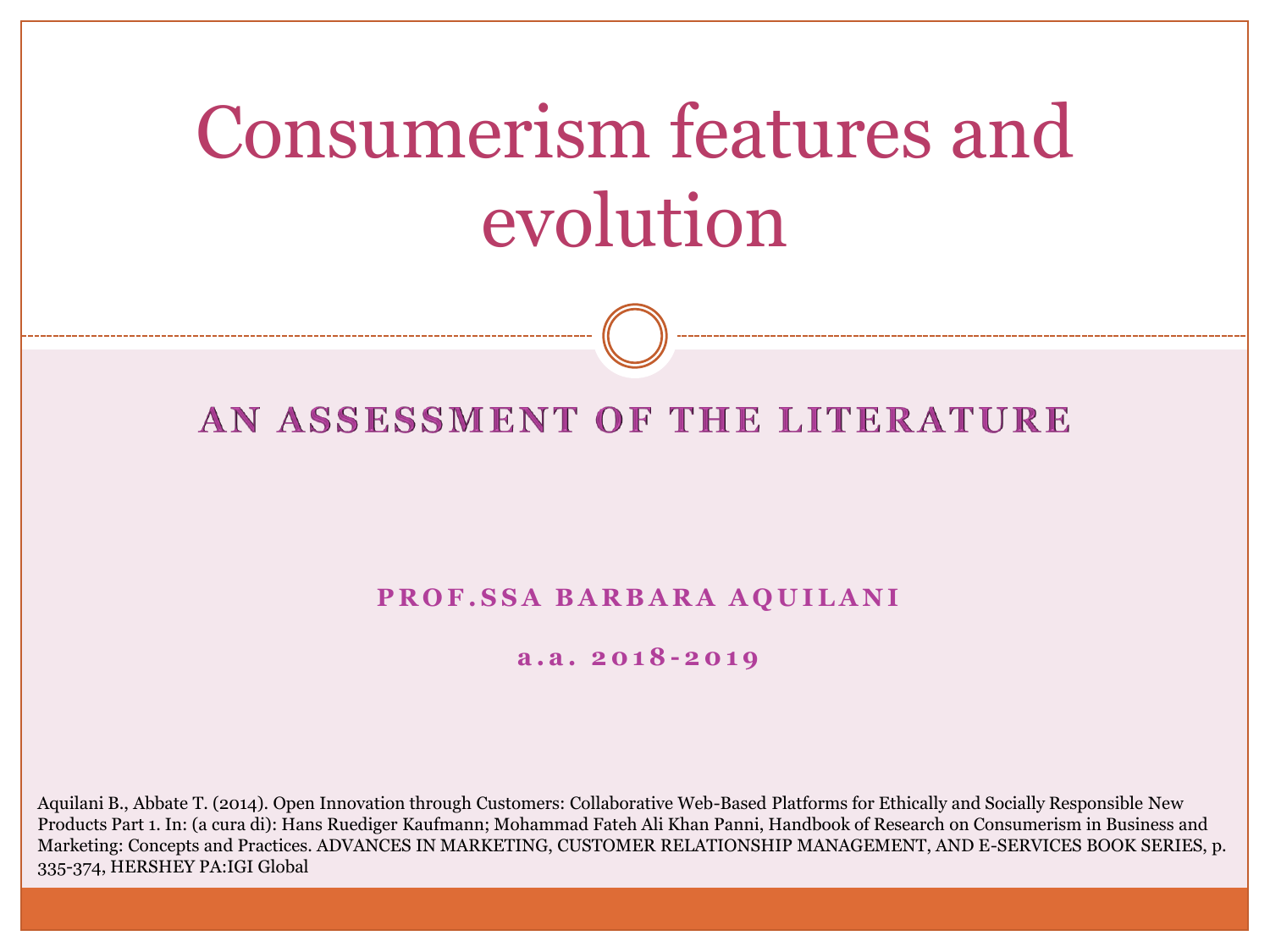#### Introduction - 1

- Consumerism studies have their roots at the very beginning of the marketing discipline. Buskirk and Rothe (1970) stated that consumerism can be related "to what has been popularly accepted as the marketing concept for the past 20 years, which suggests that the purpose of a business is to provide customer satisfaction" (p. 61).
- Kotler (1972) defined consumerism as the "social movement seeking to augment the rights and power of buyers in relation to sellers" (p. 49). The power of buyers has become central to marketing and customer-centric strategies and a "must" for firms oriented to customer satisfaction and long-term profitability (Kaufmann & Khan Panni, 2013).
- From a customer perspective, consumerism can be "defined as the organized efforts of consumers seeking redress, restitution and remedy for dissatisfaction they have accumulated in the acquisition of their standard of living" (Buskirk & Rothe, 1970, p. 62).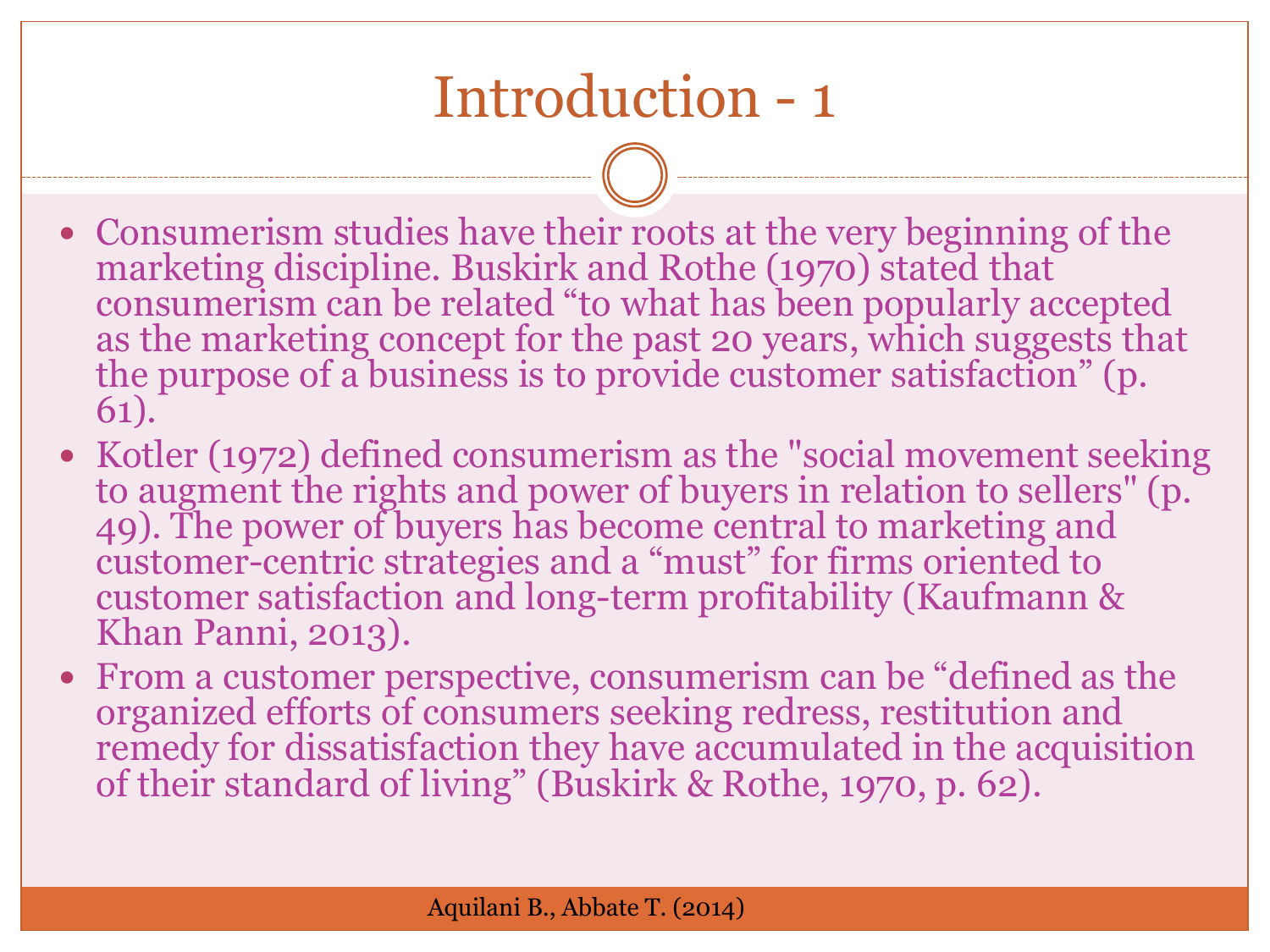#### Introduction - 2

- Today customers play a decisive role in firms' decisions, their satisfaction and loyalty is vital for firm survival, even more so when competition is a hypercompetitive worldwide game.
- Customers are aware of their role in firm success and of their power in affecting firm decisions about new products and strategies. These aspects represent both an opportunity and a threat for firms.
- Considering customer willingness to participate in the firms' decision as an opportunity firms, at an early stage, have used web 2.0 features to create blogs, forums, chats and communities in which customers can express their opinions, exchange information, thus creating a new and ever updated source of information and knowledge, sometimes with the firm's support. Although Open Innovation nowadays represents a different frontier.
- On their own, customers have generated their own blogs, forums, chats and communities developed by or around them which have become a valuable source of information and suggestions for firms, sometimes despite their wishes.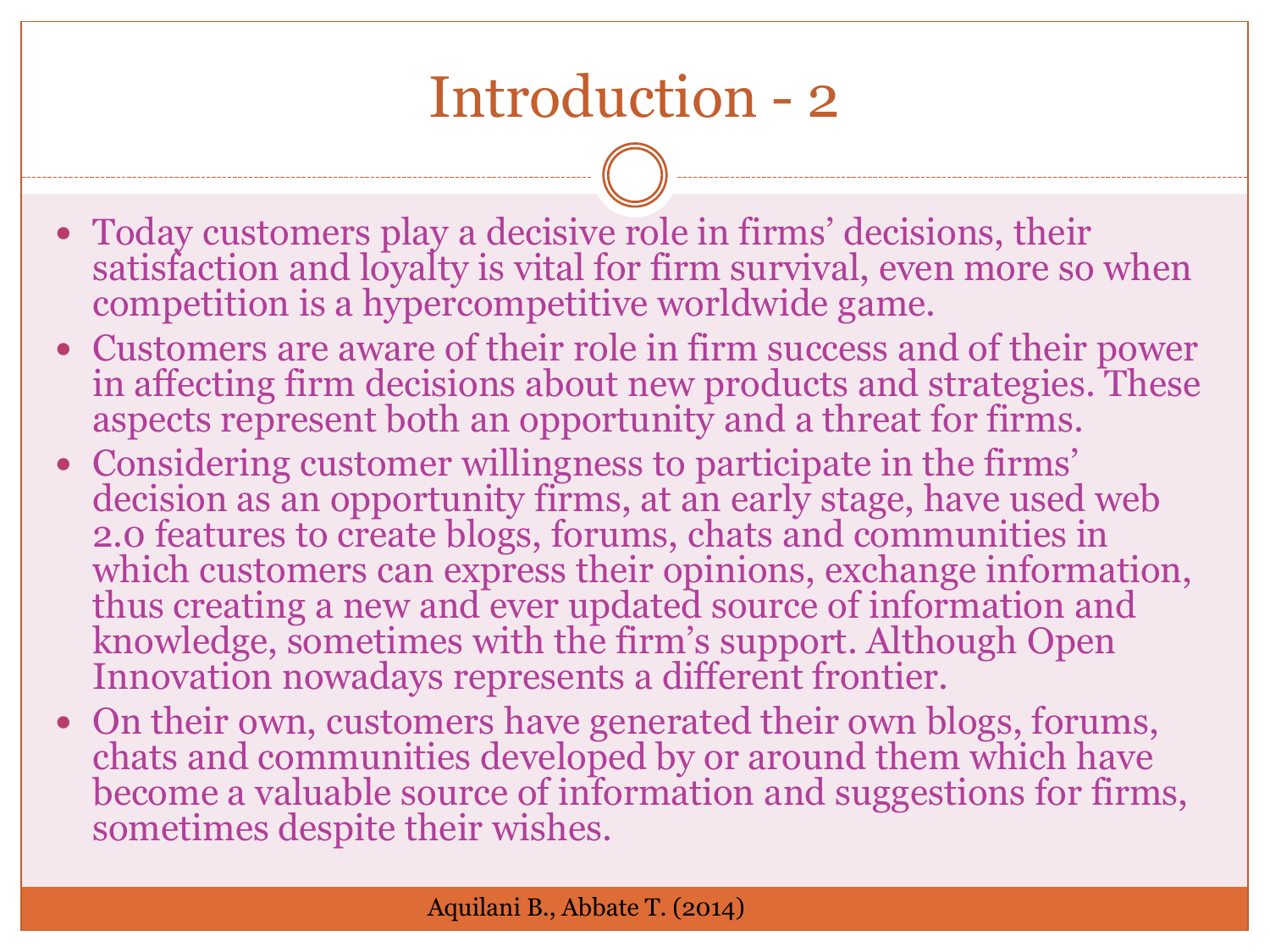#### Consumerism in literature

- Scholars have used many approaches and lenses in studying this argument as there are different definitions for this word and especially:
- Consumerism as "exaggerated consumption";
- "Consumerism" as consumer discontent (this leaded to the birth of the "consumer movement");
- Consumerism as firms' continuous attention to consumer needs, wants and satisfaction.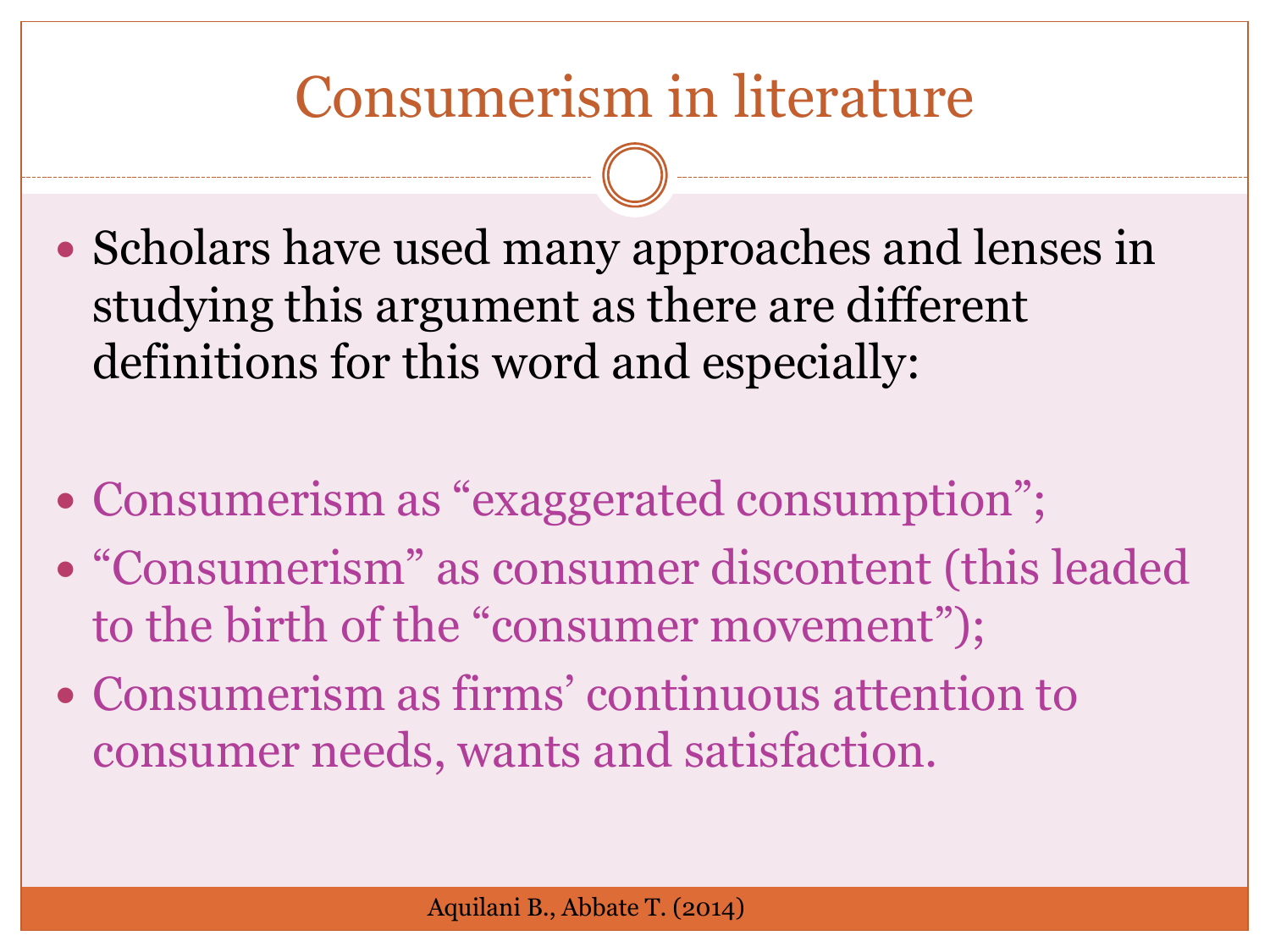## Consumption as overconsumption

**C O N S U M E R I S M A S " E X A G G E R A T E D**  CONSUMPTION" OR "CONSPICUOUS CONSUMPTION" (VEBLEN, 1899)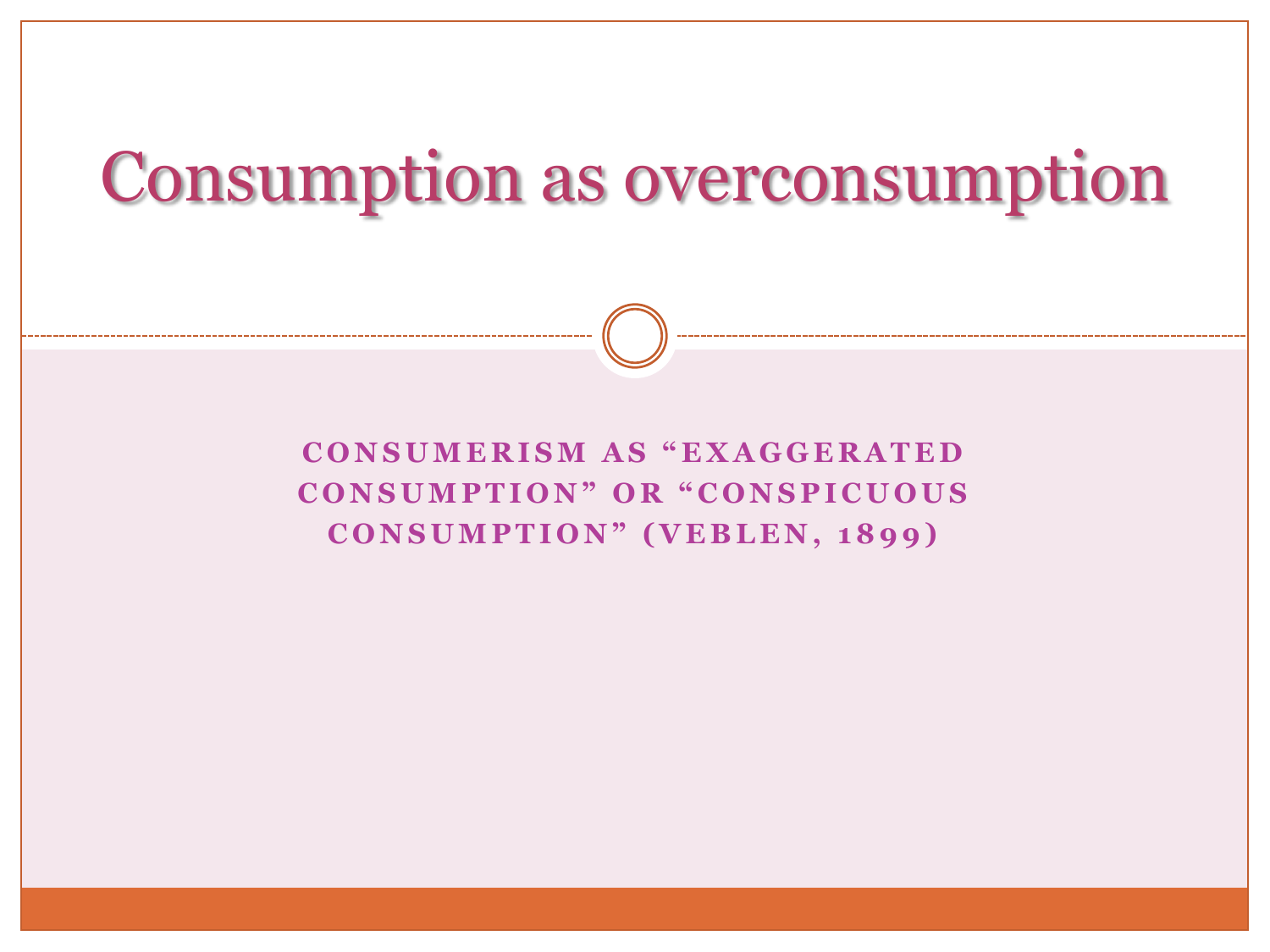#### Definitions - 1

 $\bigcap$ 

| <b>Source</b>                                   | <b>Conceptual Definition</b>                                                                                                                                                                                                                                                                                           |
|-------------------------------------------------|------------------------------------------------------------------------------------------------------------------------------------------------------------------------------------------------------------------------------------------------------------------------------------------------------------------------|
| <b>Murphy</b><br>(2000, p.636)                  | The doctrine that the self cannot be complete without a wealth of<br>consumer goods and that goals can be achieved and problems solved<br>through proper consumption.                                                                                                                                                  |
| <b>Keller and Kalmus</b><br>(2009, p.355)       | Bauman (1992), refers to consumerism as the "production and<br>appropriation of symbolic goods with the aim of constructing identity and<br>relations with other people".                                                                                                                                              |
| Abela<br>(2006, p. 11)                          | "Excessive" attachment to material possessions. The word "excessive" in<br>this definition is important, because it indicates attachment to possessions<br>that goes beyond those possessions' ability to provide satisfaction<br>commensurate with the investments (both economic and psychological)<br>made in them. |
| Yani-de-Soriano<br>and Slater<br>(2009, p. 459) | The authors consider that the growth of consumerism equates "personal"<br>happiness with material consumption".                                                                                                                                                                                                        |
| Packard<br>(1957)                               | Strategies for persuading customers to quickly expand their needs and<br>wants.                                                                                                                                                                                                                                        |
| Lodziak,<br>$(2000, pp. 114-115)$               | The "ever-expanding range of available goods".                                                                                                                                                                                                                                                                         |
|                                                 | Aquilani B., Abbate T. (2014)                                                                                                                                                                                                                                                                                          |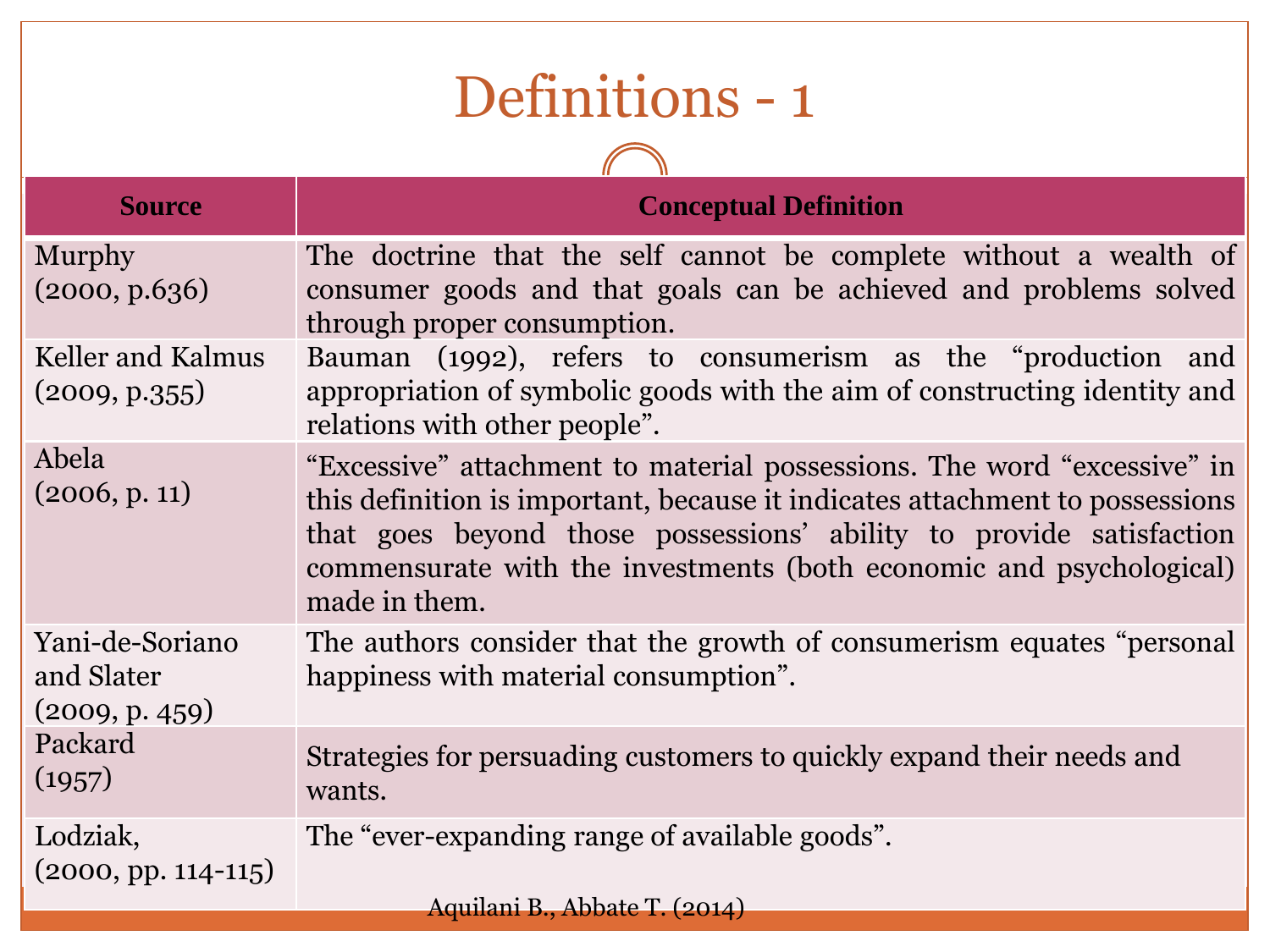#### Definitions - 2

- Following this approach consumerism can be understood as "the doctrine that the self cannot be complete without a wealth of consumer goods and that goals can be achieved and problems solved through proper consumption" (Murphy, 2000, p. 636).
- From an economic perspective consumerism represents "a shift in the basic emphasis of economies from exchange or production to consumption" (Yani-de-Soriano & Slater, 2009, p. 457).
- From a social perspective it can be understood as a way to acquire or enhance status thanks to widely displayed material possessions (Gorn, 1998), because the "possession and/or use of certain objects add to their use value a powerful status-defining element" (Migone, 2007, p. 183) or as "an increasingly hegemonic discourse that equated individual expression with material possession" (Migone, 2007, p. 176; Scitovsky, 1976; Schor, 1996; Ritzer, 2004) for products which are also "communication devices [people use] to signal to others their social standing or power" (Yani-de-Soriano & Slater, 2009, p. 457) because of their "highly symbolic value" (Migone, 2007, p. 183).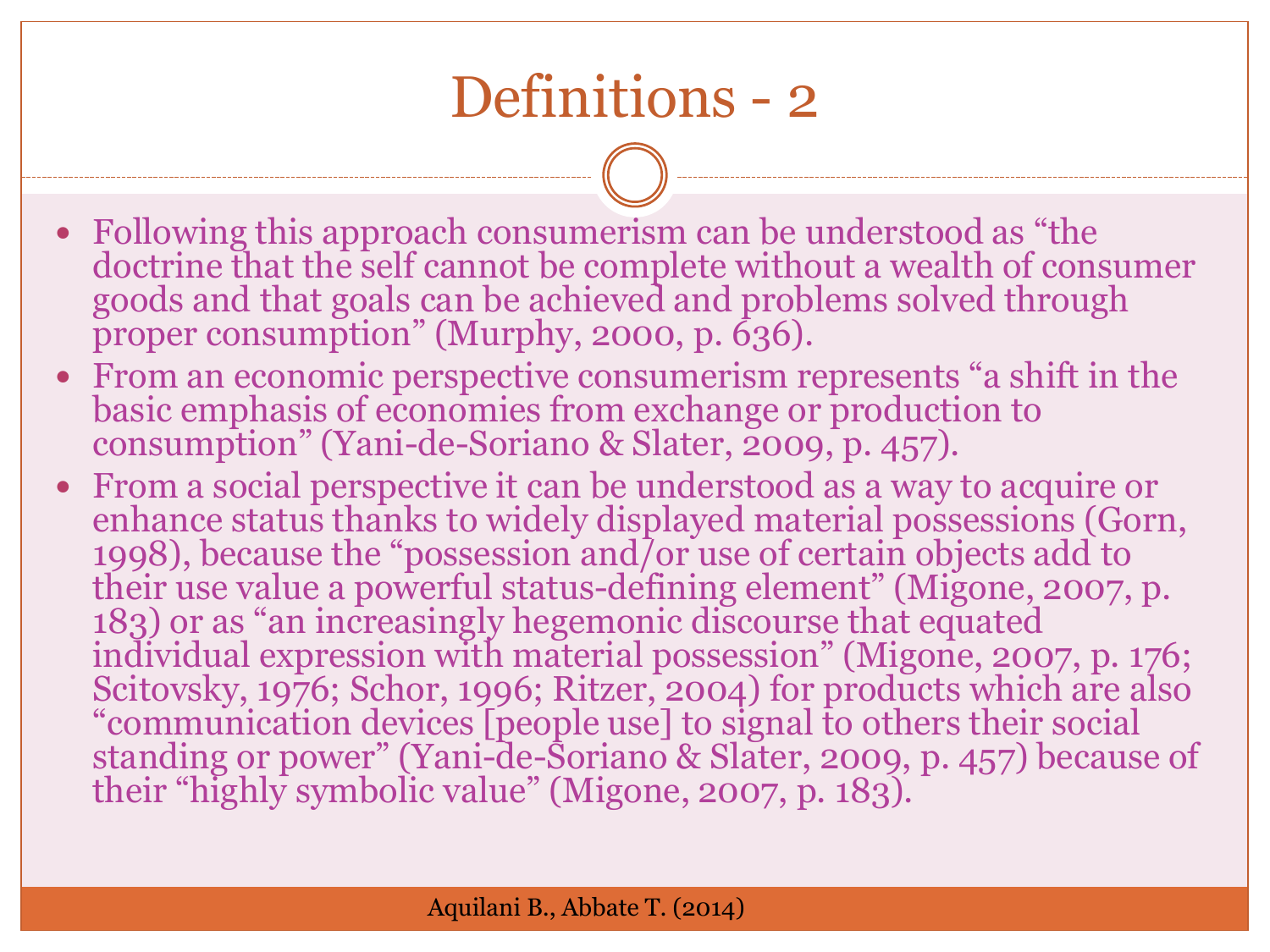## The link between culture and consumption

- $\bullet$ "A culture that is permeated by consumerism can be referred to as a "consumer culture" (Yani-de-Soriano & Slater, 2009, p. 457) or a "material culture" in Wells' (1972, p. 43) words in which hedonistic consumption emerges and "reflects high producerism and high consumerism" (Migone, 2007, p. 177).
- Producerism is the "increased mobilization of a society's population to work and to work more productively in the non-consumerist sector of the economy" (Wells (1972, p. 45).
- Consumerist patterns in post-Fordism reflect excessive consumption (hooks, 2012), often superimpose alien consumption patterns onto specific societies (Norberg-Hodge, 1999) extending the notion of commodification to incorporate more social elements, and determine ever larger differences between those who can afford to consume and those who cannot. (Migone, 2007, p. 178).
- The debate on exaggerated consumption is once again up for discussion and especially on some of its features which are strictly related to each other, such as: (i) the role of marketing in generating or not this "consumer culture"/"ideology"/"way of life"; (ii) the ability, awareness and consciousness or not of consumers to choose freely; (iii) the relationship between consumerism and wellbeing; (iv) the relationship between consumerism and individual personality formation and emotions.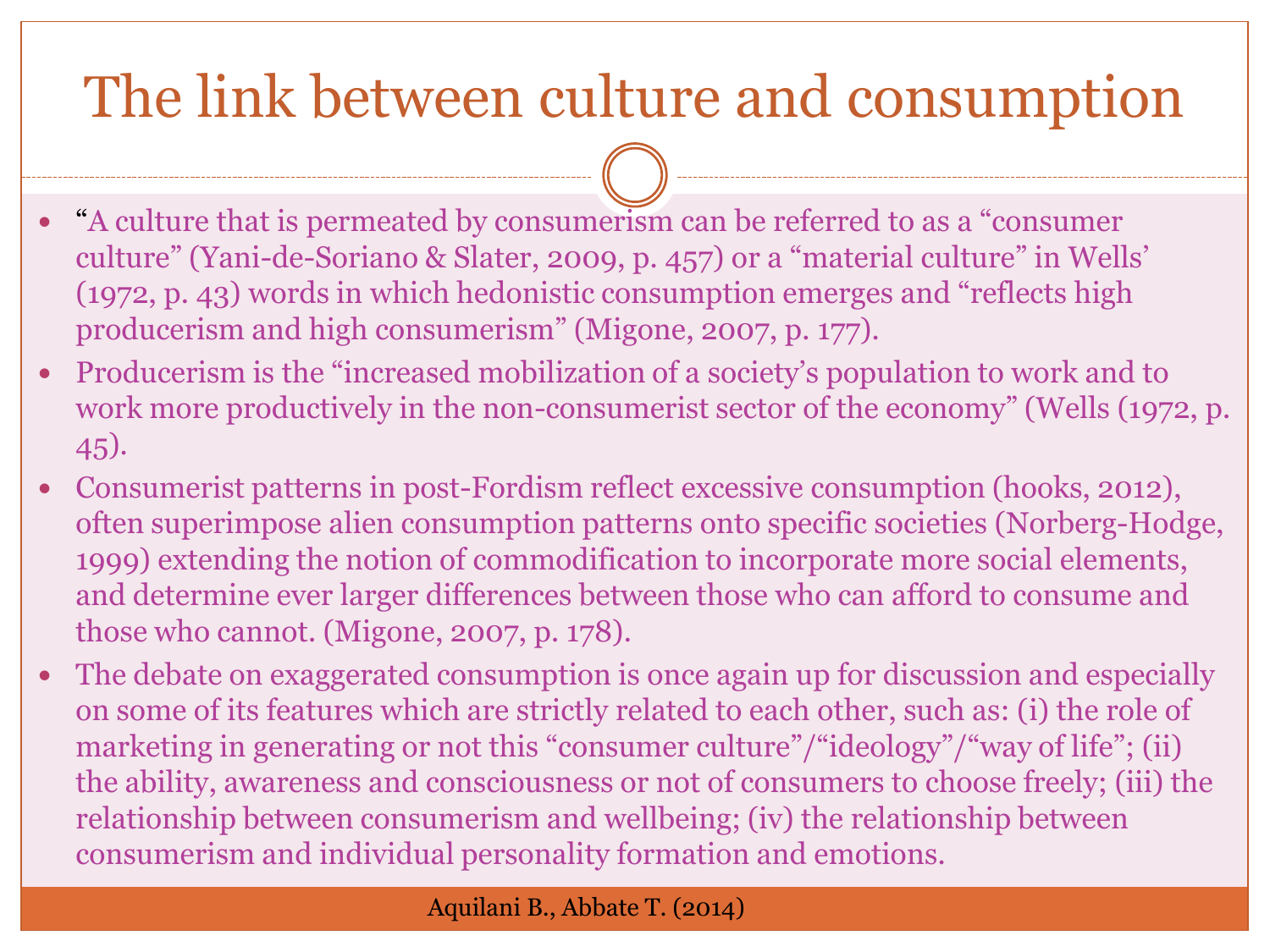I - The role of marketing in generating or not this "consumer culture"/"ideology"/"way of life" - 1

#### Authors defending marketing:

- $\circ$  "Marketing does not create or invent wants" (p. 545; O'Shaughnessy & O'Shaughnessy, 2007) .
- Thurow (1981) and Twitchell (2000) both agree with O'Shaughnessy and O'Shaughnessy (2002; 2007): material prosperity on the one hand enhances marketing activities and on the other consumerism, where there is no causality between them.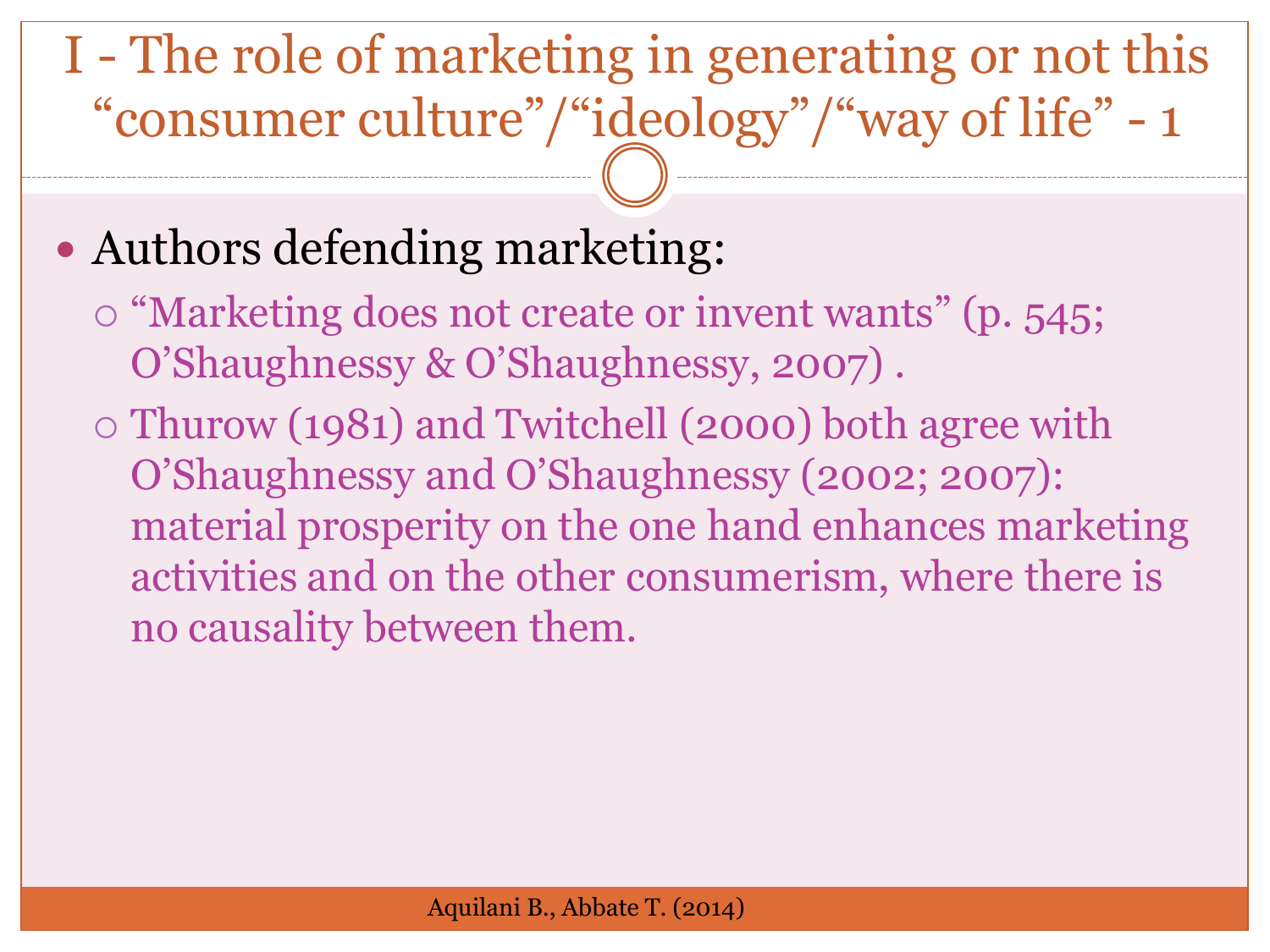#### I - The role of marketing in generating or not this "consumer culture"/"ideology"/"way of life" - 2

#### • Authors against marketing and advertising:

- $\circ$  Consumerism is the result of "marketing villainy" (e.g., Shapiro, 1973, p. 173).
- The "apparent co-development of marketing and consumerism is worth noting although it does not demonstrate causality" (Abela's, 2006, p.8 grounding on e.g., Stearns, 2001)
- "Causal relationship between advertising and materialism" has been demostrated (Belk & Pollay, 1985; Pollay, 1986; Zinkhan, 1994; Zinkhan & Prenshaw, 1994).
- Some studies demonstrated causality between watching TV advertising and materialism (e.g., Sirgy et al., 1998; John, 1999; Ahuvia & Wong, 2002), even if the reverse causality has not been demonstrated (Kinsey, 1987; Abela, 2006).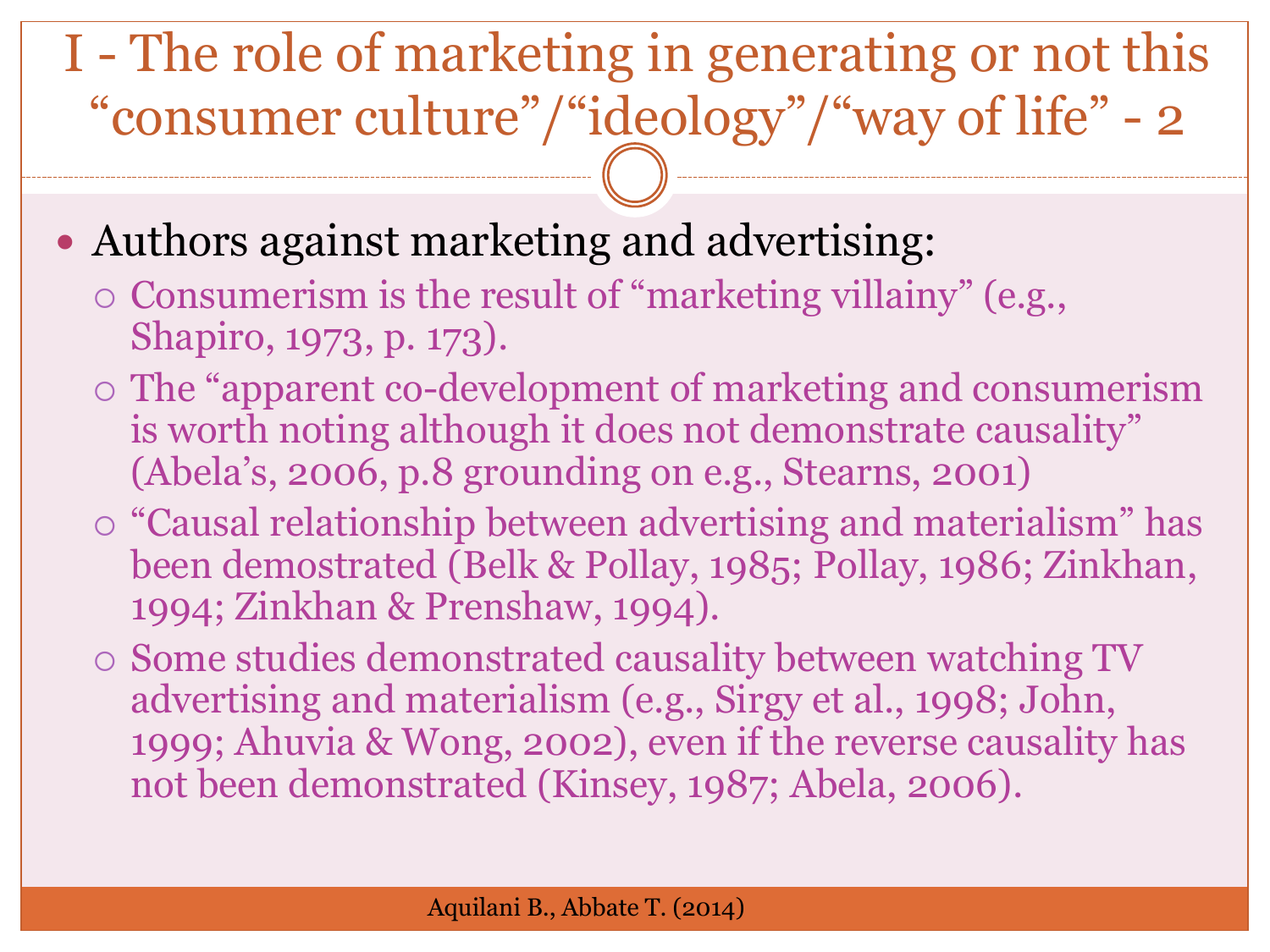#### I - The role of marketing in generating or not this "consumer culture"/"ideology"/"way of life" - 3

- Authors against marketing and advertising:
	- Packard (1957) was the first scholar who "linked consumerism with strategies for persuading customers to quickly expand their needs and wants" (Day & Aaker, 1997, p. 44; Day & Aaker, 1970); he condemned marketing in general and advertising in particular because of the firm's manipulative use of them (Yani-de-Soriano & Slater, 2009).
	- "Advertisers, it was believed, via the use of clever psychological techniques, creates desires and wants which were expressed as consumer demand" (Lodziak, 2000, p. 113).
	- "Excessive marketing in terms of product differentiation and segmentation in mass consumption societies [creates] anxieties for consumers" (Straver, 1977 in Lysonsky, Durvasula & Watson, 2003, p. 388).
	- Firms were accused of forcing product proliferation, of fixing prices to signal great differences between brands in terms of quality/price that do not exist, to plan product obsolescence (see for example Apple and Samsung in 2018) and not to protect customers in a wide sense, including labeling and all elements of the marketing-mix (Lysonsky, Durvasula & Watson, 2003).
	- Some firm practices are "manipulative" or can be understood as "wild" marketing ; these practices aim to put the "emphasis on selling at the expense of meeting consumers' needs and expectations" (Lambin, 1997 in Yani-de-Soriano & Slater, 2009, p. 454).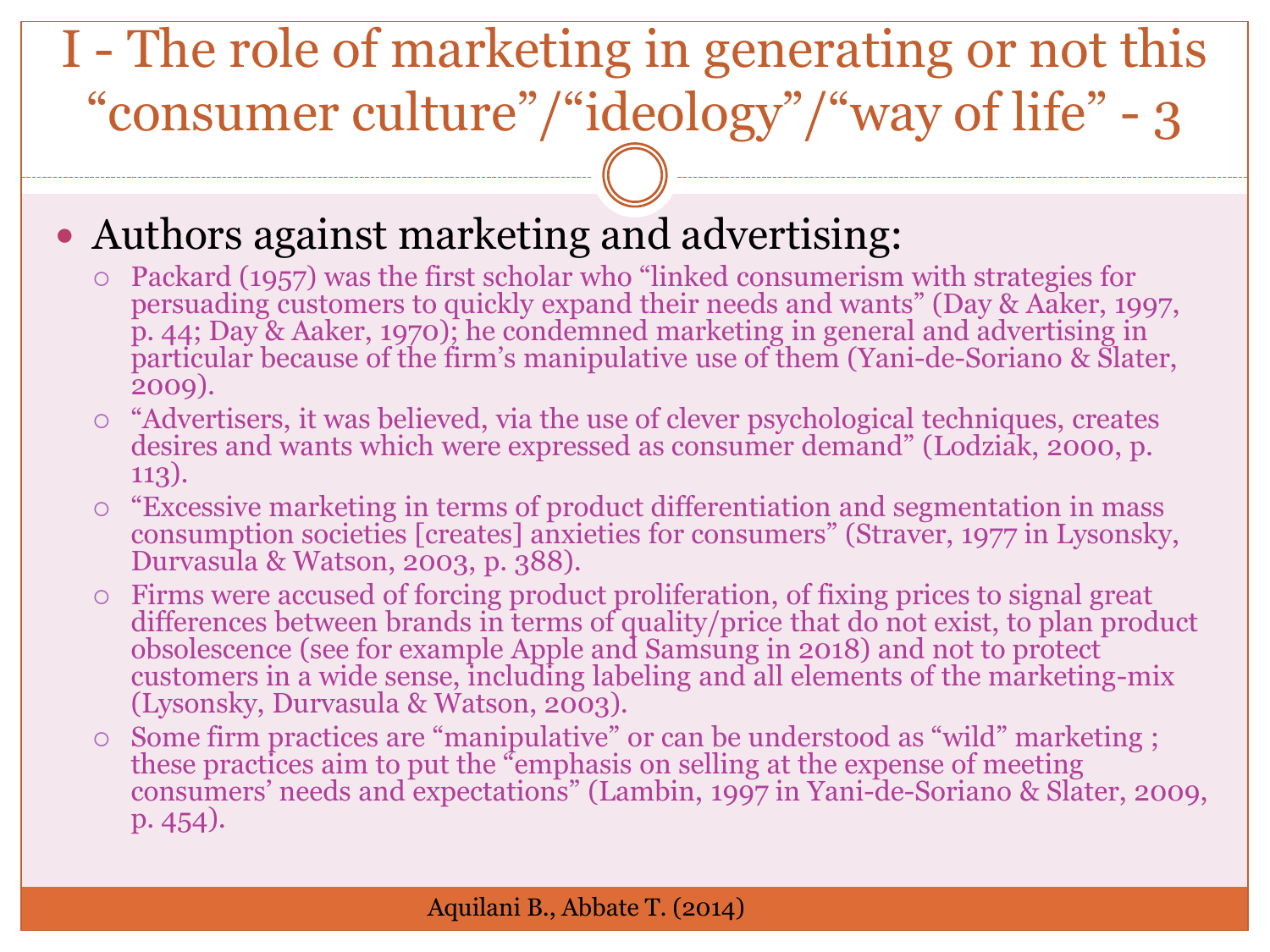II - The ability, awareness and consciousness or not of consumers to choose freely

- "People do not have to be persuaded to consume they *want* to buy things"; consumers are not "passive" (Lodziak, 2000, p. 113).
- The great variety of goods, services and experiences made available by firms doesn't push people towards continuous consumer choices, but these opportunities create and enhance consumer sovereignty which involves a free decision-making process able to generate greater or lesser satisfaction (Bauman, 1992; Lodziak, 2000).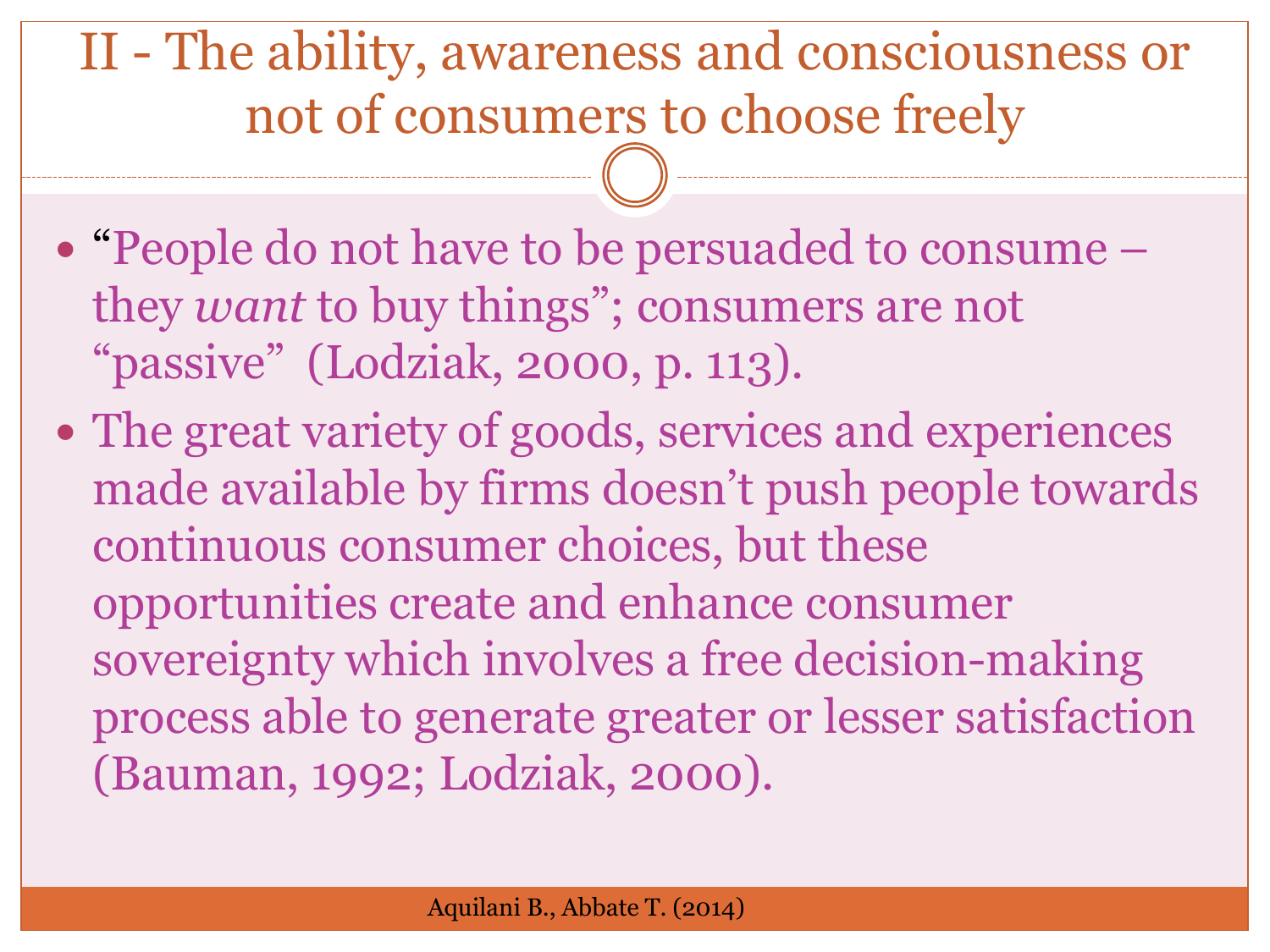## III - The relationship between consumerism and wellbeing - 1

 Authors are not agree on the existence and fall-outs of this relationship.

- The existence and effects of consumerism and/or materialism (for Abela (2006) they are equivalent), on modern society have not been proven (O'Shaughnessy and O'Shaughnessy, 2002; 2007).
- On the contrary, even if these authors "are correct in claiming that the harms of materialism have not been proven […] it is equally correct to say that materialism has not been proved harmless, either" (Abela 2006, p. 7).
- Some authors highlight the relationship between materialism and reduced consumer wellbeing, "in terms of the quality of human relationship and levels of happiness" (eg. Csikszentmihalyi, 1999; Kasser, 2002, both in Abela, 2006, p. 6).
- "Consumerism not only does not promote consumer wellbeing but it has damaging consequences for consumers and society at large" (Yani-de-Soriano & Slater, 2009, p. 458; Kasser & Ryan, 1993; Burroughs & Rindfleisch, 2002; Abela 2006; Deckop, Jurkiewicz, & Giacalone, 2010).
- We live in a *joyless economy* (Scitovsky, 1976).
- Consumerism can be considered as "equating personal happiness with material consumption"; this "has led to the over-use of marketing, creating a wider range of social problems that are being fuelled by the internet" (Yani-de-Soriano and Slater , 2009. p. 459).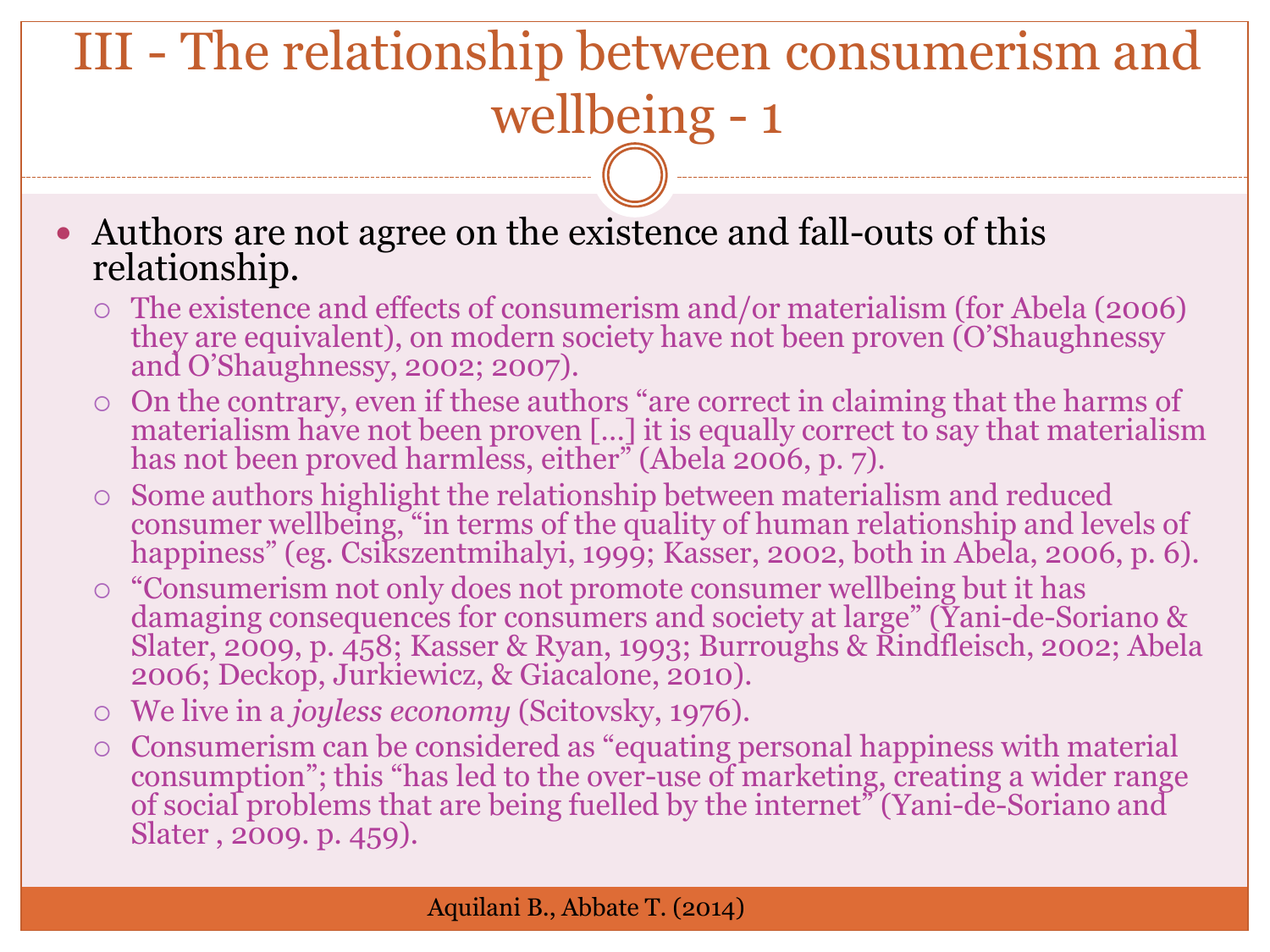## III - The relationship between consumerism and wellbeing - 2

#### • Social aspects

- "It is function of businesses […] to satisfy a social need and at the same time serve themselves by making resolution of a social problem into a business opportunity" (Drucker, 2001, p. 55).
- Reciprocal relationship between consumers and society on the one hand and firms and their marketing practices on the other are hard to understand and empirical analysis in this domain still lacks.
- Overconsumption sometimes enables people to formulate themselves as "social identities" (Slater, 1997, p. 31), while Bauman (1992), refers to consumerism as the "production and appropriation of symbolic goods with the aim of constructing identity and relations with other people" (Keller & Kalmus, 2009, p. 355).
- "Businesses have moved away from selling products to selling brands which constitute identities and represent a way of life, a personality, an attitude, a set of values, a look, or an idea" (Yani-de-Soriano and Slater, 2009, p. 459).
- "It is nowadays no longer the instrumental utility value but a psychical utility value that influences the decision to buy a commodity" and adds "when individuals are mainly narcissistically structured, an "identity of commodities" can be found, that is, a non-personal identity formation mediated by commodities" (Zepf, 2010, p. 144).

Aquilani B., Abbate T. (2014)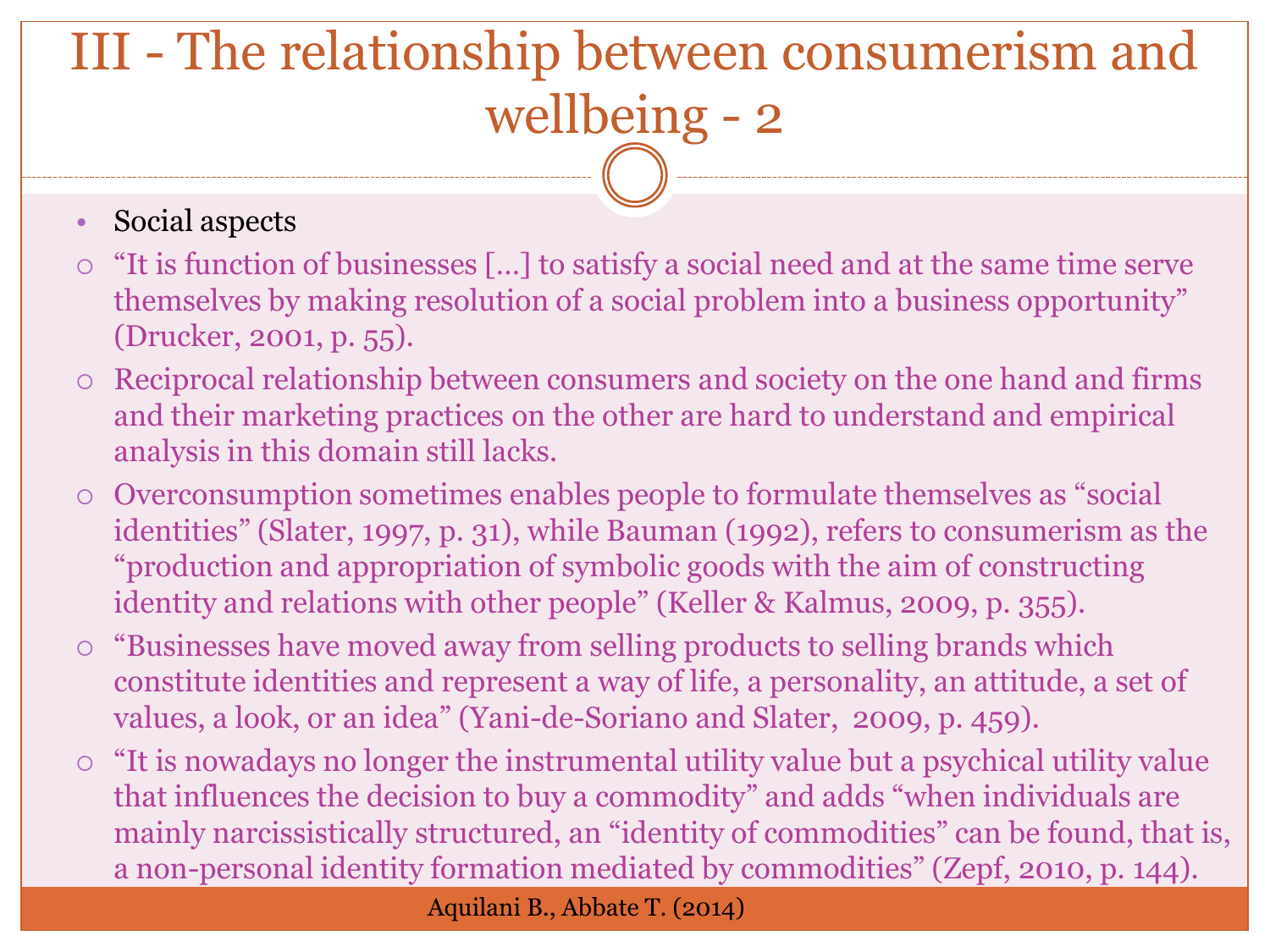#### IV- The relationship between consumerism and individual personality formation and emotions - 1

- Overconsumption sometimes enables people to formulate themselves as "social identities" (Slater, 1997, p. 31), while Bauman (1992), refers to consumerism as the "production and appropriation of symbolic goods with the aim of constructing identity and relations with other people" (Keller & Kalmus, 2009, p. 355).
- "Businesses have moved away from selling products to selling brands which constitute identities and represent a way of life, a personality, an attitude, a set of values, a look, or an idea" (Yani-de-Soriano and Slater, 2009, p. 459).
- "It is nowadays no longer the instrumental utility value but a psychical utility value that influences the decision to buy a commodity" and adds "when individuals are mainly narcissistically structured, an "identity of commodities" can be found, that is, a non-personal identity formation mediated by commodities" (Zepf, 2010, p. 144).
- "Consumption is turning into hedonistic consumerism […] because it is based on the psychological process of daydreaming" (Migone (2007, p. 183).
- Lodziak (2000, p. 114) challenges this view, indeed today "self-identity is chosen", therefore "quite simply the individual who freely chooses what to consume (for whatever reason) is, himself or herself, freely chosen and expressed via consumption".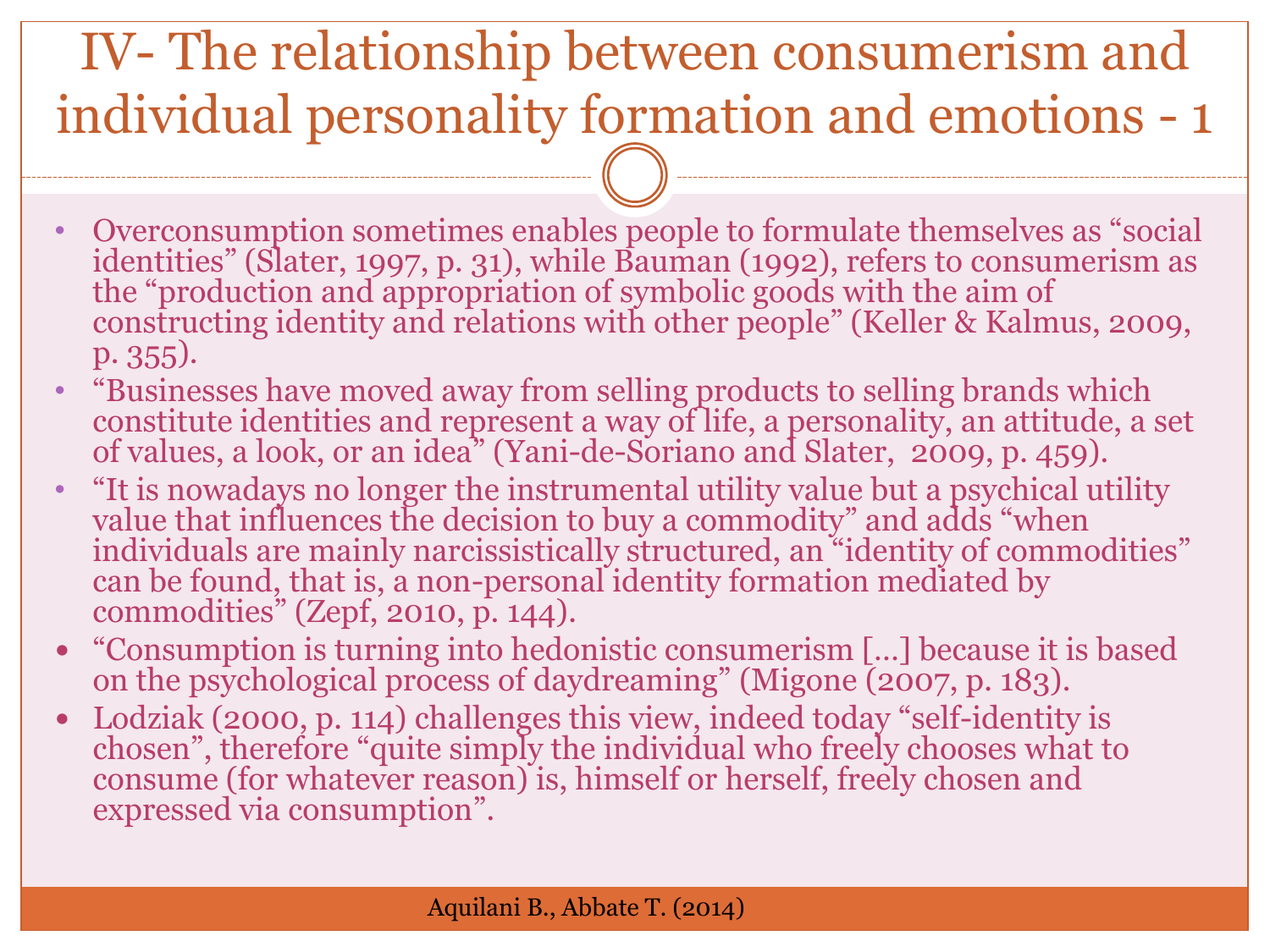IV- The relationship between consumerism and individual personality formation and emotions - 2

- Consumerism can be also understood as an element of personality construction in that the "ever-expanding range of available goods would seem to be particularly suited to accommodate the individual's pursuit of "difference from others"(Lodziak, 2000, p. 114-115; Leadbetter, 1989; Smart 1992).
- The relationship between materialism and emotions.
- The focus is often on the "product-evoked emotions among high- and low-materialism consumers" (Richins, 2013, p. 1).
- "Firm responsibility" in adopting marketing practices which are not "manipulative".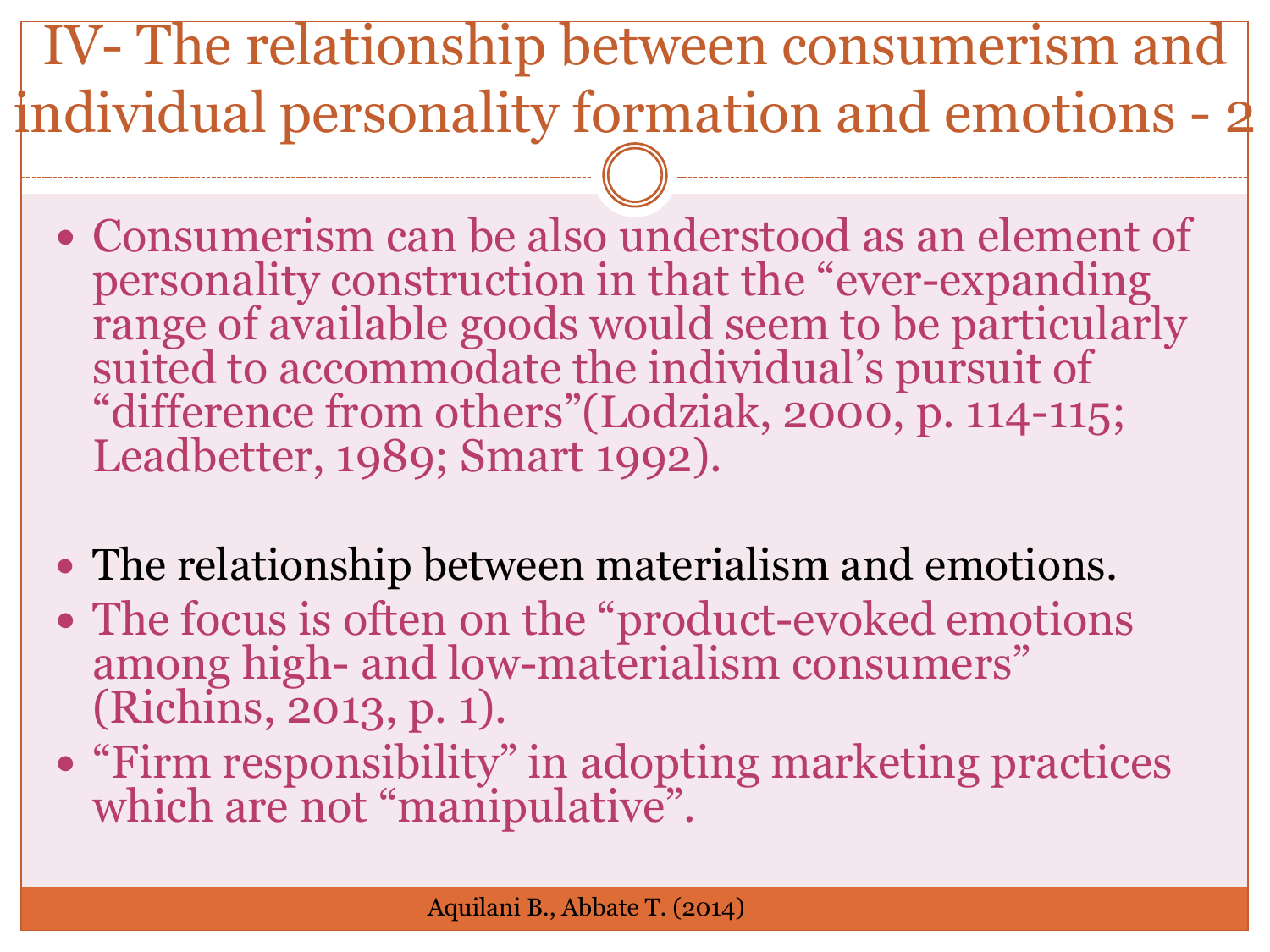"Consumerism" as consumer discontent

THE BIRTH OF THE "CONSUMER **M O V E M E N T"**

**TO SOLVE CONSUMER ISSUES IS ESSENTIAL TO FIRM SURVIVAL**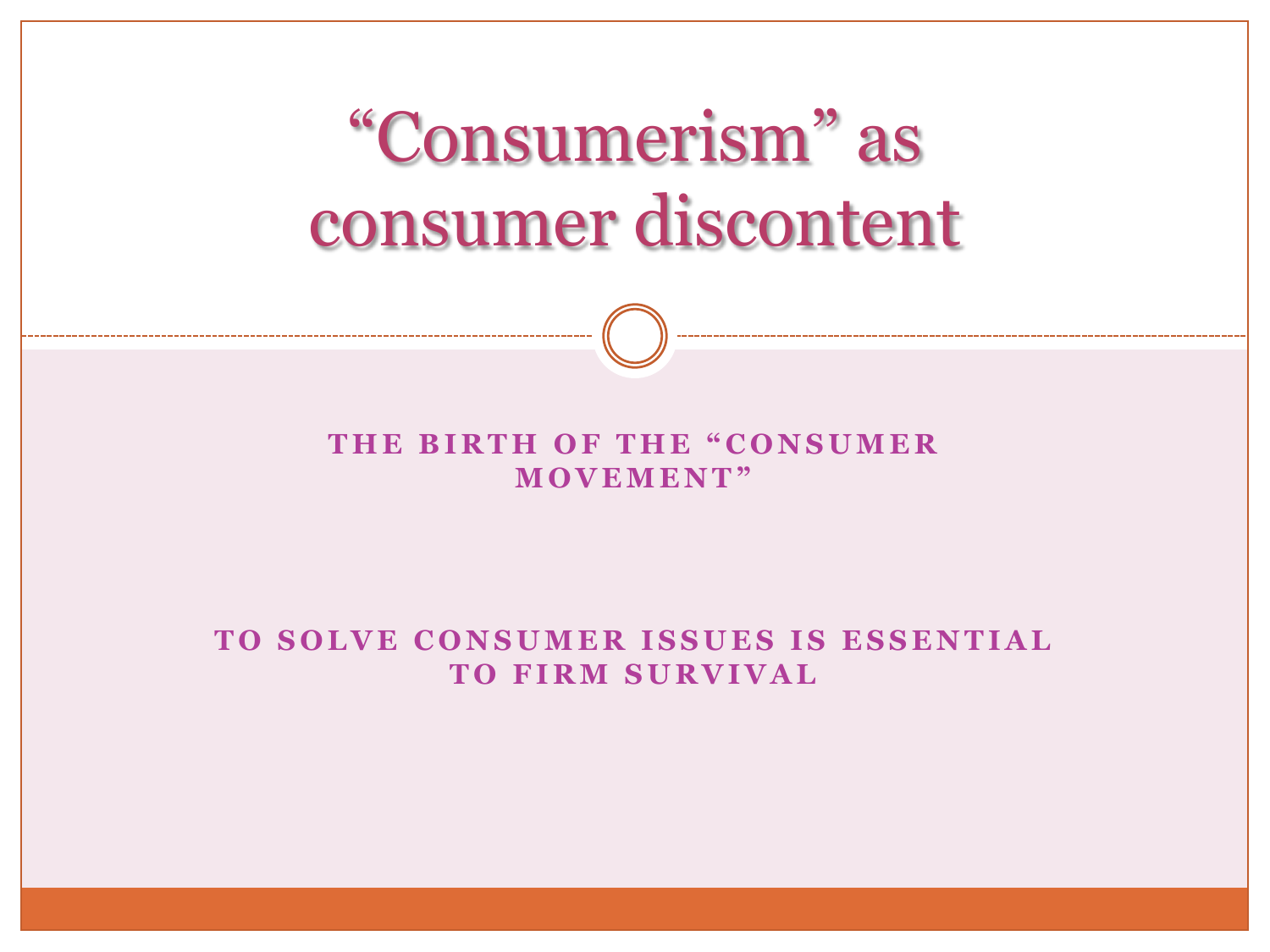#### Definitions

| <b>Source</b>                                    | <b>Conceptual Definition</b>                                                                                                                                                                                                                                                                             |  |  |
|--------------------------------------------------|----------------------------------------------------------------------------------------------------------------------------------------------------------------------------------------------------------------------------------------------------------------------------------------------------------|--|--|
| Kotler (1972, p. 49)                             | Social movement seeking to augment the rights and power of buyers in relation to<br>sellers.                                                                                                                                                                                                             |  |  |
| Kotler et al. (2005, p. 633-634)                 | An organized movement of citizens and government agencies to improve the rights and<br>power of buyers in relation to sellers.                                                                                                                                                                           |  |  |
| Buskirk and Rothe (1970, p.62)                   | As the organized efforts of consumers seeking redress, restitution and remedy for<br>dissatisfaction they have accumulated in the acquisition of their standard of living.                                                                                                                               |  |  |
| Berry (1970, p. 6)                               | Consumerism refers to the rising discontent of consumers with the products and<br>services they buy and the stores in which they buy them.                                                                                                                                                               |  |  |
| Lysonsky, Durvasula and Watson<br>(2003, p. 388) | McIllhenny (1990) "identifies consumerism as a citizens' movement with widespread<br>demands on suppliers of goods and services with social, ecological and political<br>implications".                                                                                                                  |  |  |
| Lysonsky, Durvasula and Watson<br>(2003, p. 388) | Maynes (1989) "suggests that it represents the voice of consumer discontent and<br>subsequent corrective actions".                                                                                                                                                                                       |  |  |
| Cravens and Hills, (1973, p. 164)                | A multitude of group actions concerned with such issues as consumer protection laws,<br>the availability of products and price information, fraudulent and deceptive business<br>practices and product safety.                                                                                           |  |  |
| Lysonsky, Durvasula and Watson<br>(2003, p. 388) | Consumerism deals with consumer issues about a range of marketing related issues.                                                                                                                                                                                                                        |  |  |
| Sheth and Mammana (1974, p. 65)                  | The organized efforts by or for consumers to promote consumption welfare in a mass<br>consumption technological society.                                                                                                                                                                                 |  |  |
| Day and Aaker (1970, p. 13)                      | The most common understanding of consumerism is in reference to the widening range<br>of activities of government, business, and independent organizations that are designed<br>to protect individuals from practices (of both business and government) that infringe<br>upon their rights as consumers. |  |  |
|                                                  | Aquilani B., Abbate T. (2014)                                                                                                                                                                                                                                                                            |  |  |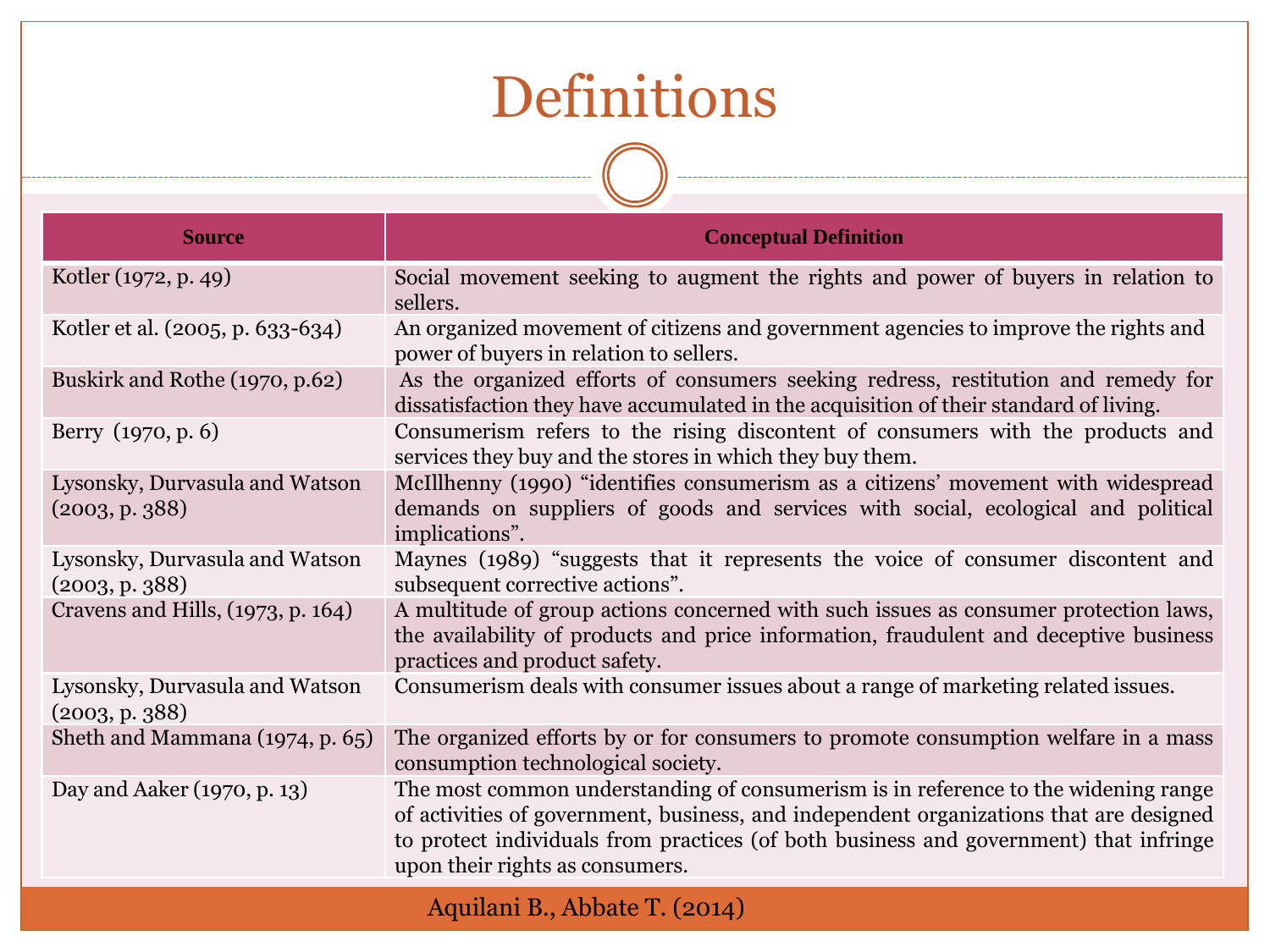#### The consumer movement: a definition

- The consumer movement was first named *consumerism* in 1970 by Buskirk and Rothe.
- It can be understood as "the organized efforts of consumers seeking redress, restitution and remedy for dissatisfaction they have accumulated in the acquisition of their standard of living" (Buskirk and Rothe , 1970, p. 62).
- Consumerism has also been defined as the "social movement seeking to augment the rights and power of buyers in relation to sellers" (Berry, 1970;Kotler, 1972, p. 49).
- Aim and way the movement acts: : "in a more or less organized ways, articulate and energetic consumers groups have not only demanded safer products and more truthful advertising, they have also pressed for improvements in promotional activities, repair services, product warranties, and complaint handling procedures" (Barksdale et al., 1982, p. 71).
- The focus is on consumer protection, safeguard and wellbeing.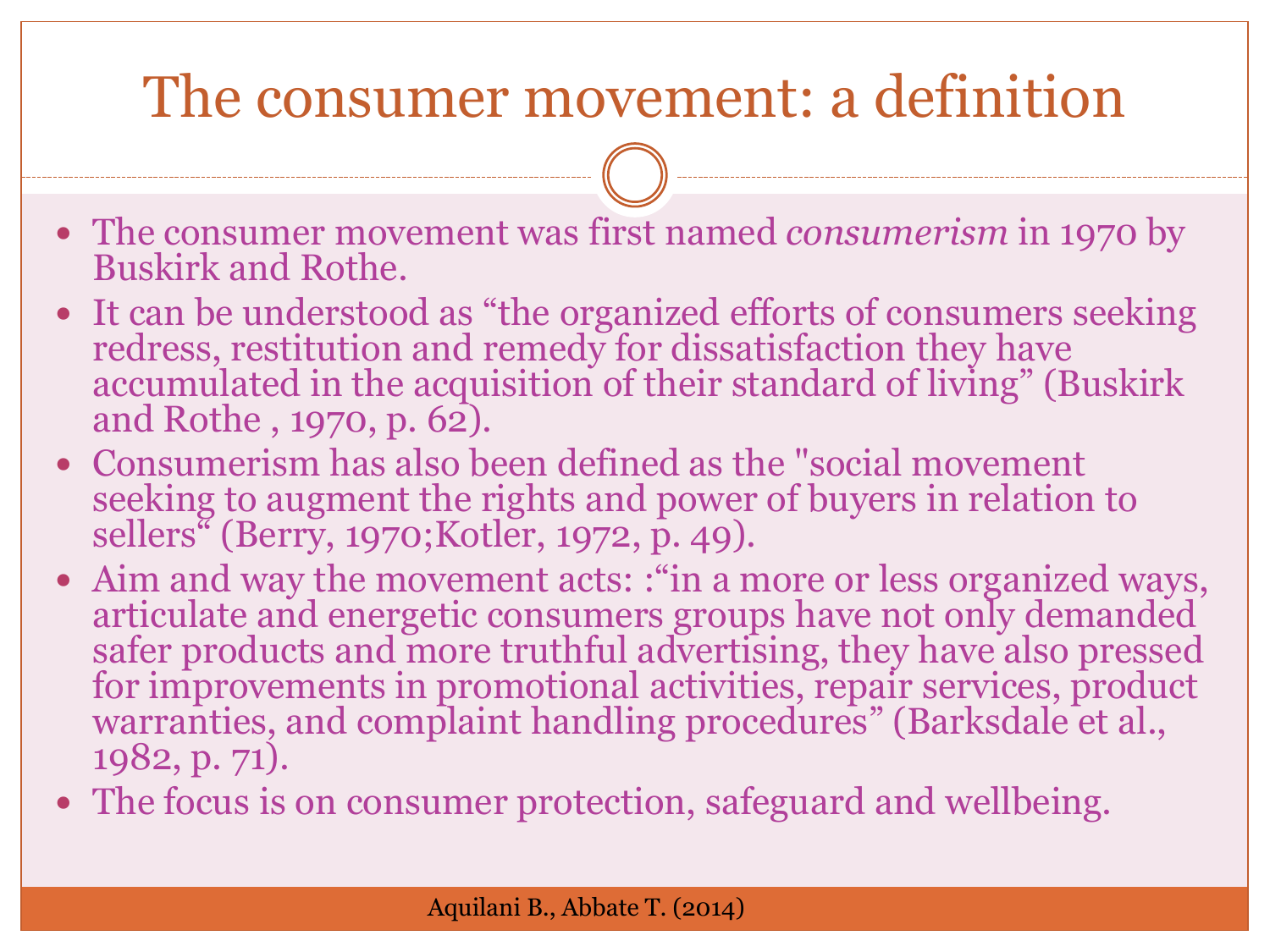#### The consumer movement: hystory

- First wave: in the 1930s, following an economic orientation rather than a social resurgence (Bloom & Greyser, 1981, p. 131).
- Second wave: in the 1960s in the U.S.A. with President Kennedy's call for a "Bill of Consumer Rights" (1962).
- Factors responsible for the emergence of the movement in the 1960s (Berry, 1972, p. 15-17):
	- $\circ$  "an increasingly educated consumer";
	- "more and more evidence of shoddy workmanship in the manufacture and service of various kinds of products";
	- "increasingly complex products, that are more apt to break down and that the consumer cannot repair himself";
	- "the substantial amount of political gain to be had through involvement in consumer protection";
	- "certain abusive tactics in business that have affected consumers adversely";
	- $\circ$  the great influence of Nader;
	- "inflation";
	- "the rising expectations of consumers (due in part to advertising), expectations that are, from time to time, violated";
	- "the inadequate mechanism in marketing for consumers to redress legitimate grievances when they have them".

#### Aquilani B., Abbate T. (2014)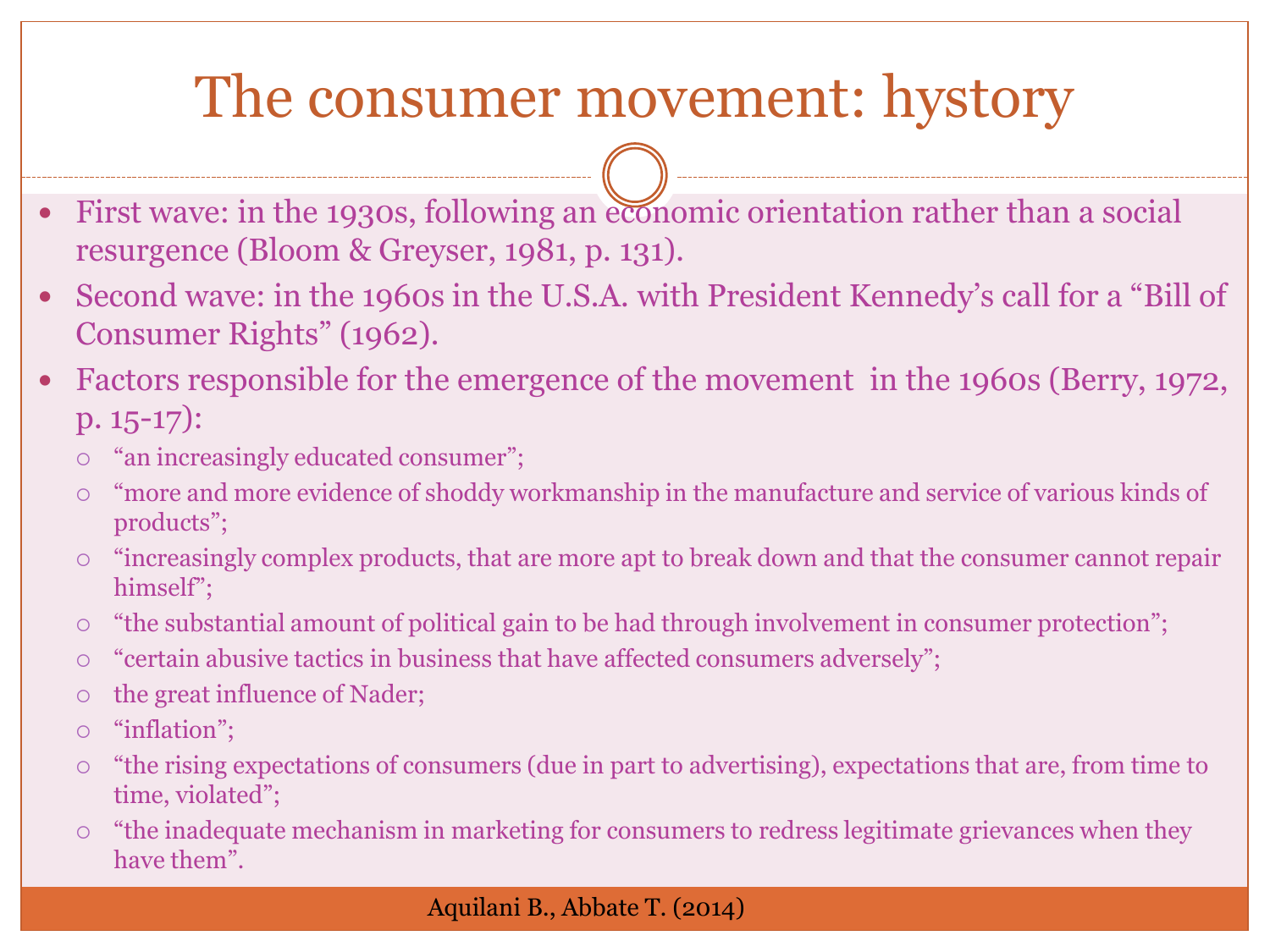#### The consumer movement today - 1

- "The consumer movement has learned from business and has become as sophisticated, if not as prosperous, as the businesses it was created to combat" (Belkin, 1985, p. 48).
- "In spite of early predictions by industry that consumerism is but a political gambit that will quickly fizzle out, the phenomenon continues to widen its scope and support in almost geometric proportions" (Gaedeke, 1970, p. 7).
- "Consumerism is part of a more complex and pervasive change in society. Consumerism has substance, and tangibility, and clout. It is not a fad, it is not going away tomorrow" (Berry, 1972, p. 15).
- "It is just at a mature stage of its life cycle"; not in the declining one and it's supposed not to decline (Bloom & Greyser, 1981, p. 131; Stern, 1971);
- Consumer movement importance "would be greater in the future" (Kangun et al., 1975, p. 8; Chamber of Commerce of the United Stated, 1970).
- Consumerism, as Kotler said, is enduring, it is inevitable, but also beneficial, pro-marketing and pro-social (Verma & Nanda, 2007, p. 76).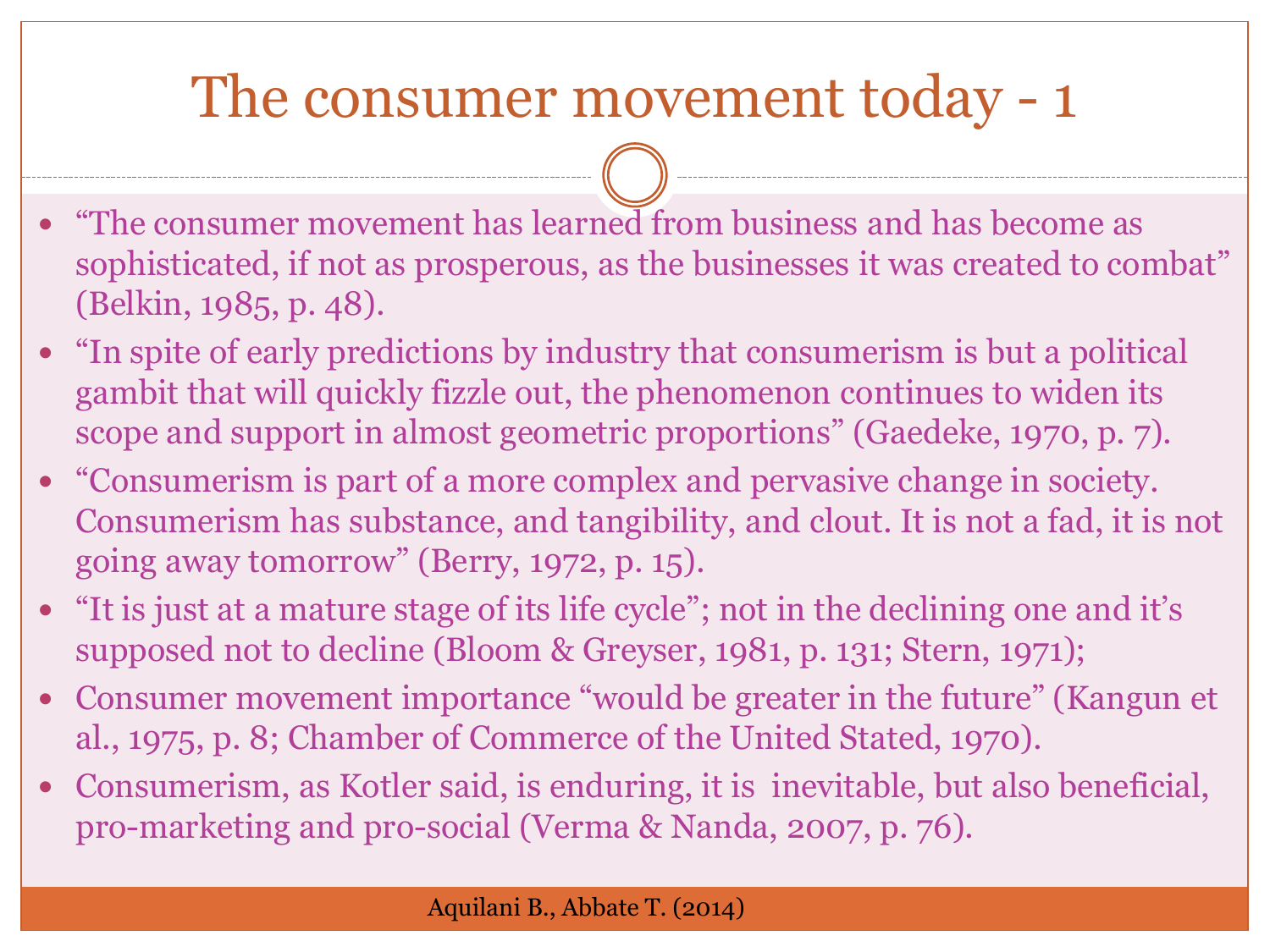#### The consumer movement today - 2

- Consumers will always have new and/or different requests (eg. green, sustainability, etc.).
- Consumer changes towards better awareness, consciousness, education (e.g., Buskirk & Rothe, 1970), a great amount of leisure-time (e.g., Buskirk & Rothe, 1970) and concern about long-term effects of customer actions.
- "The consumerism movement of recent years has contributed more than any other single factor to the development of a meaningful concern with customer needs and opinions" (Shapiro, 1973, p. 175).
- Consumers dissatisfaction has to be continously addressed by firms but some essential consumers rights exist.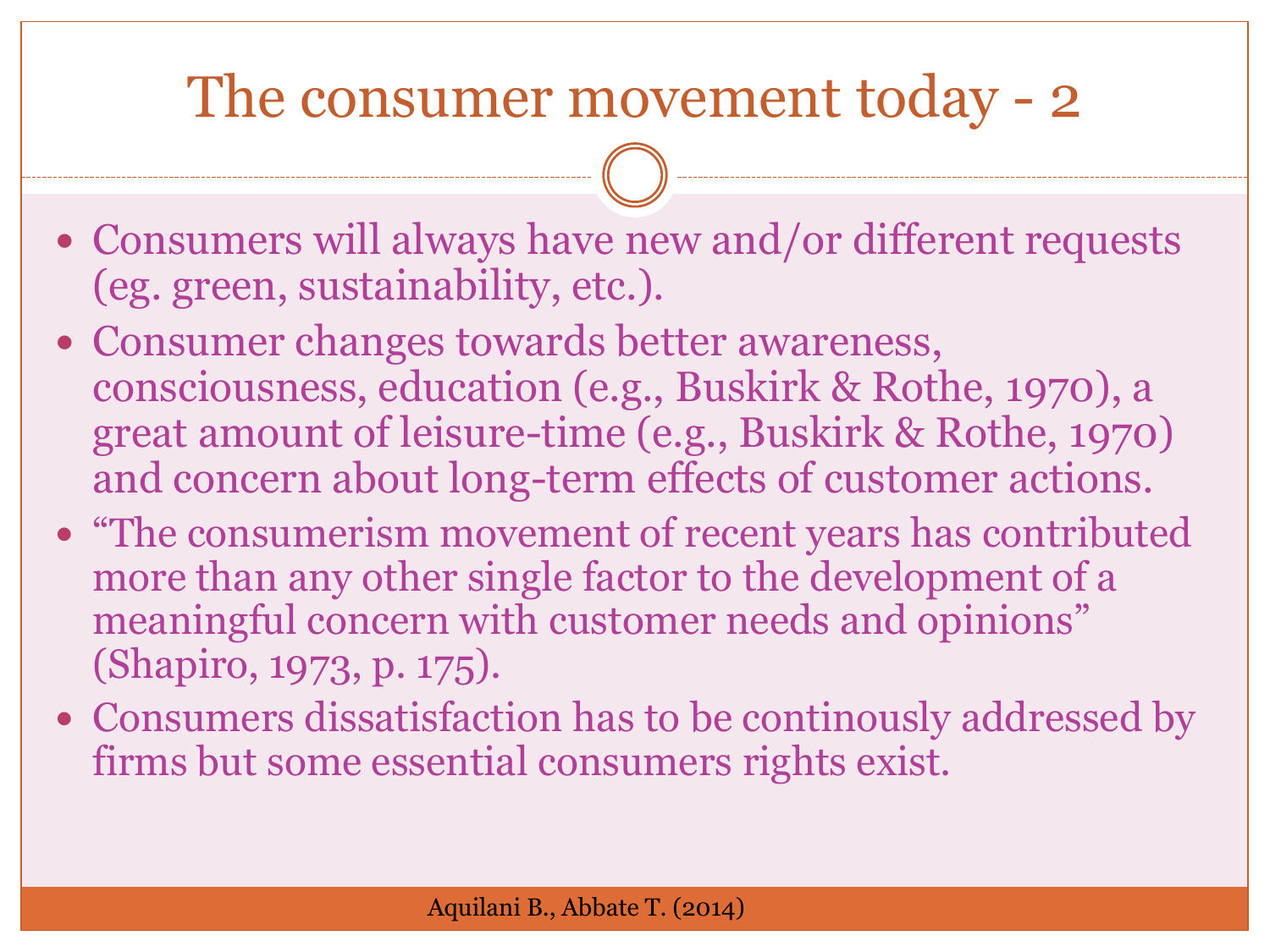#### The consumer movement today - 3

- The essential consumer rights are (e.g., Executive Office of the President, 1963; Estes, 1971; Kangun et al., 1975; Verma & Nanda, 2007):
	- $\circ$  the right to safety: the most important, injuries have to be avoided  $$ consumer answer: boycotts;
	- $\circ$  the right to be informed: information is crucial to consumers to be protected - "consumerism is primarily the result of a lack of information on the part of the consumers which hinders their ability to buy certain products" (Buskirk & Rothe, 1970, p. 63) – communication and/or imagery is different from information;
	- $\circ$  the right to choose;
	- the right to be heard a firm "*ombudsman*" (Buskirk & Rothe, 1970, p. 63) – Web 2.0 – CRM – basis for value co-creation.
	- Today two more issues have to be added.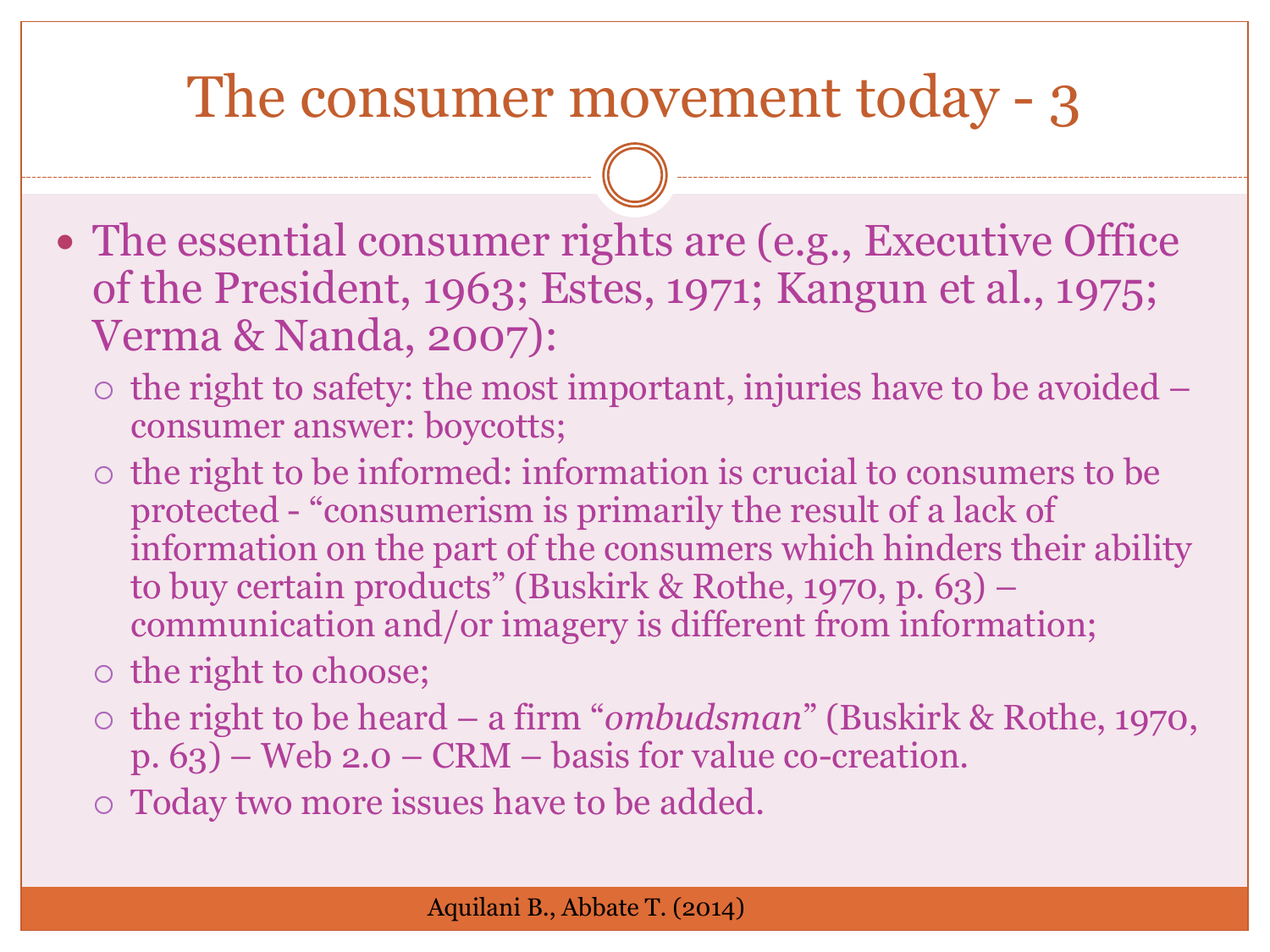#### Two more issues

- "Environmental imbalance and threats to humanity" (Sheth & Mammana, 1974, p. 66):
	- $\circ$  "excessive resource depletion and exploitation";
	- pollution;
	- $\circ$  "standardization of human species".
- Non-consumption as opposed to over consumption (Sheth & Mammana, 1974, p. 66):
	- "safety and protection from other consumers" (e.g., smokers *versus* nonsmokers);
	- low income families which are below the level of the "minimum mass consumption behavior";
	- "safeguard of minorities";
	- $\circ$  the effect of some TV programs on children;
	- "dehumanization" in terms of "lack of shock, concern or even interest in crime, poverty, and war".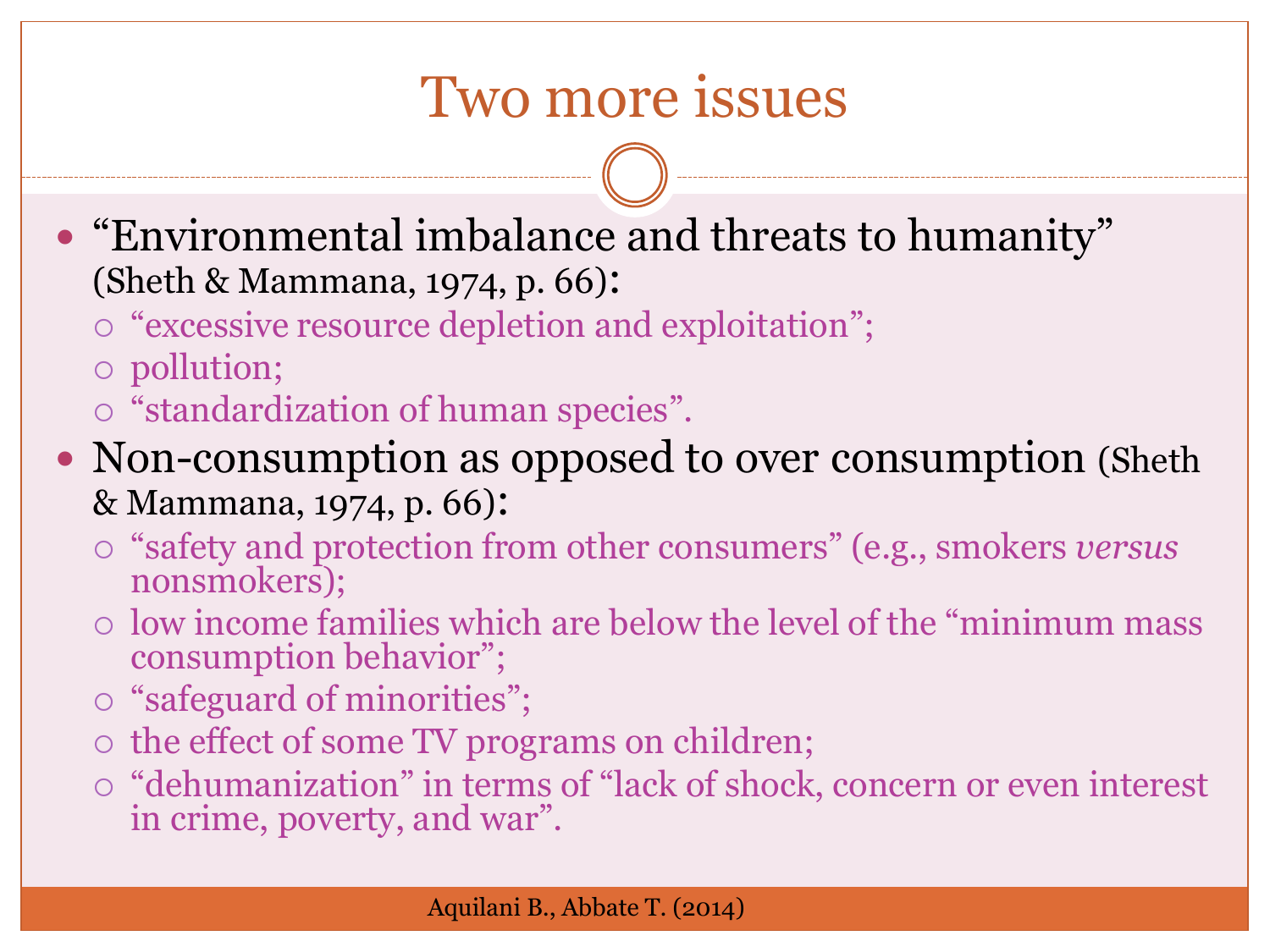#### Effects of the consumer movement

- The consumer movement is "responsible for the positive change in the performance of business", even if the performance "still falls short of consumer expectations" (Barksdale et al. 1982, p. 83).
- The consumer has had more attention than at any time in the past and his needs and opinions are now considered central to firm and especially to marketing strategies.
- "Consumerism will remain on the scene, much as it has in the past, as a social force" (p. 176) or as a "constructive tension and of socially-negotiated compromise between countervailing sources of consumerist and business power" (p. 177) even though the attention paid would fluctuate between periods of negligible attention, punctuated by some meaningful moments (Shapiro, 1973).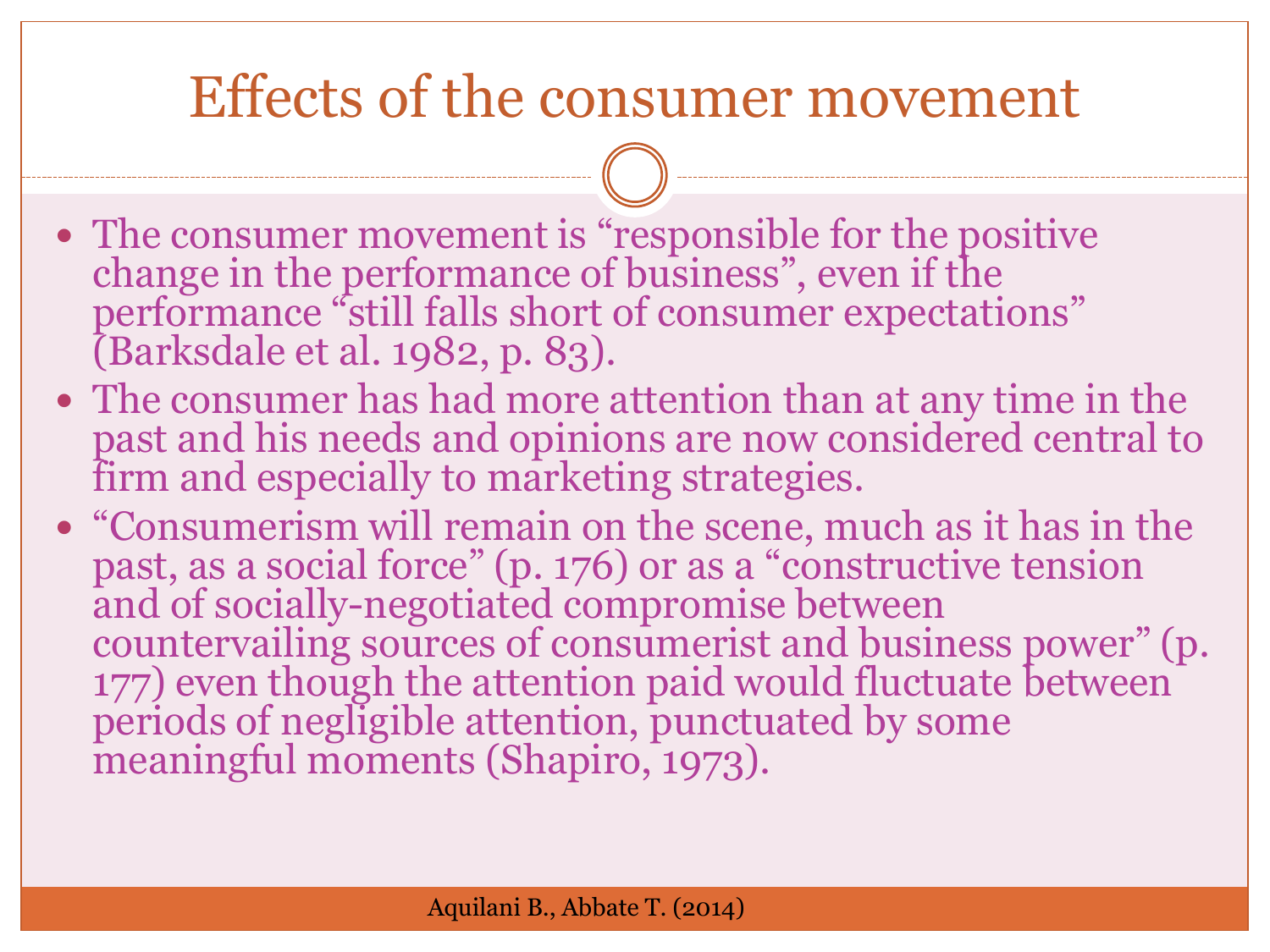#### The life-cycle pattern of the consumer movement

- Four steps (Barksdale et al., 1982, p. 72) :
	- "crusading";
	- "popular movement";
	- "organization/managerial";
	- "bureaucracy".
- "According to the quantity and quality of information supplied to consumers, the extent of protective legislation, the authority of government consumer agencies, and public funding of consumer education programs".
- Important to define this life-cycle are regulations and government actions in the defense of consumers at different levels:
	- Individual (eg. complaints);
	- Collective (eg. also boycotts);
	- Consumer advocate activities, as well as some business and industry self-regulation.

#### • Who should protect consumers?

- Regulations;
- Consumer actions;
- Firm and industry self-regulation.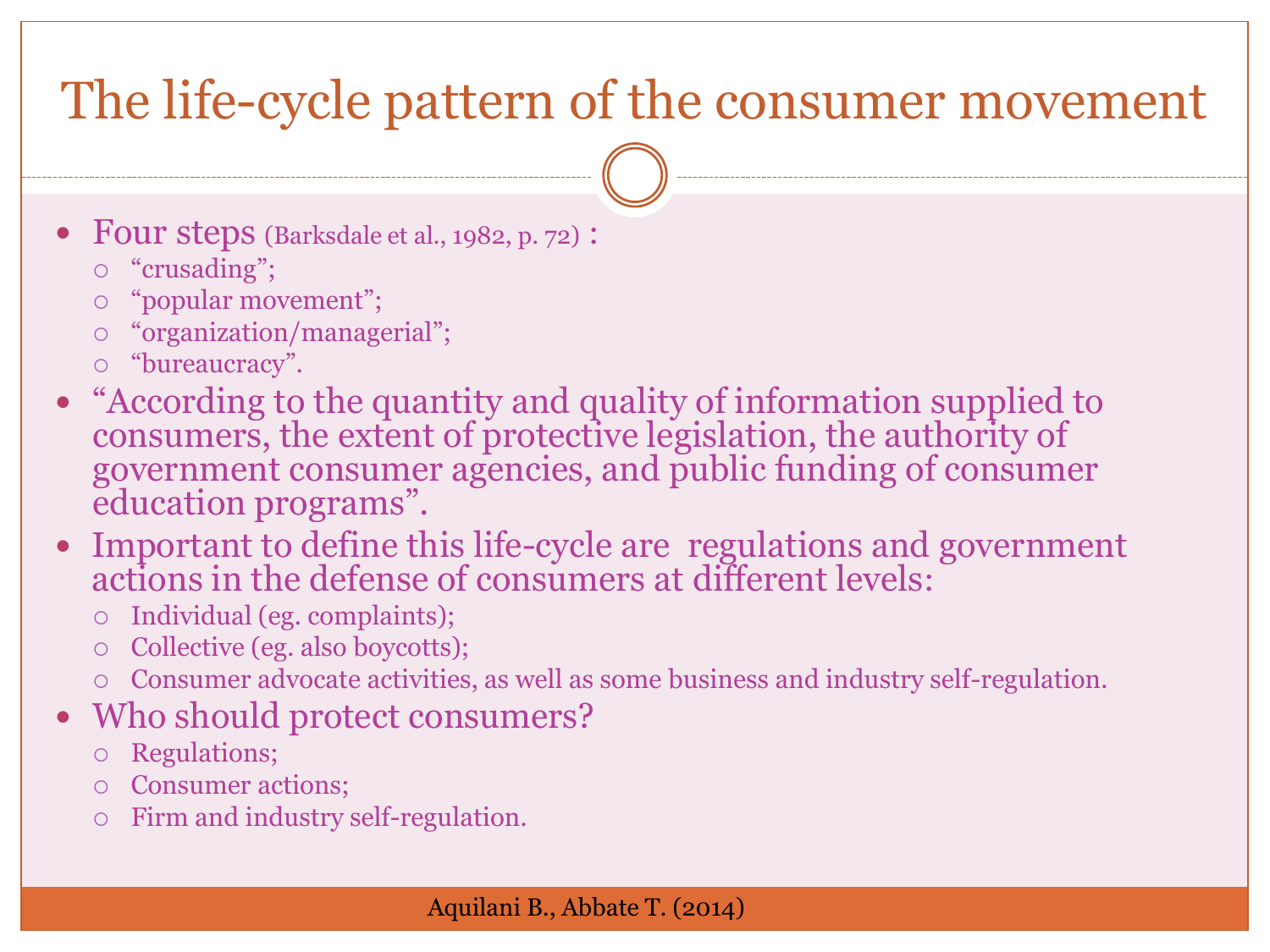# "Consumerism as firms' continuous attention to consumer needs, wants and satisfaction

**" T H E C O N S U M E R B E C A M E K I N G " (S O R E L L, 1 9 9 4 , P . 9 1 3 )** 

**"T H E P U R P O S E O F T H E B U S I N E S S I S T H E C U S T O M E R " ( D R U C K E R , 1 9 8 9 , P . 8 5 ) .**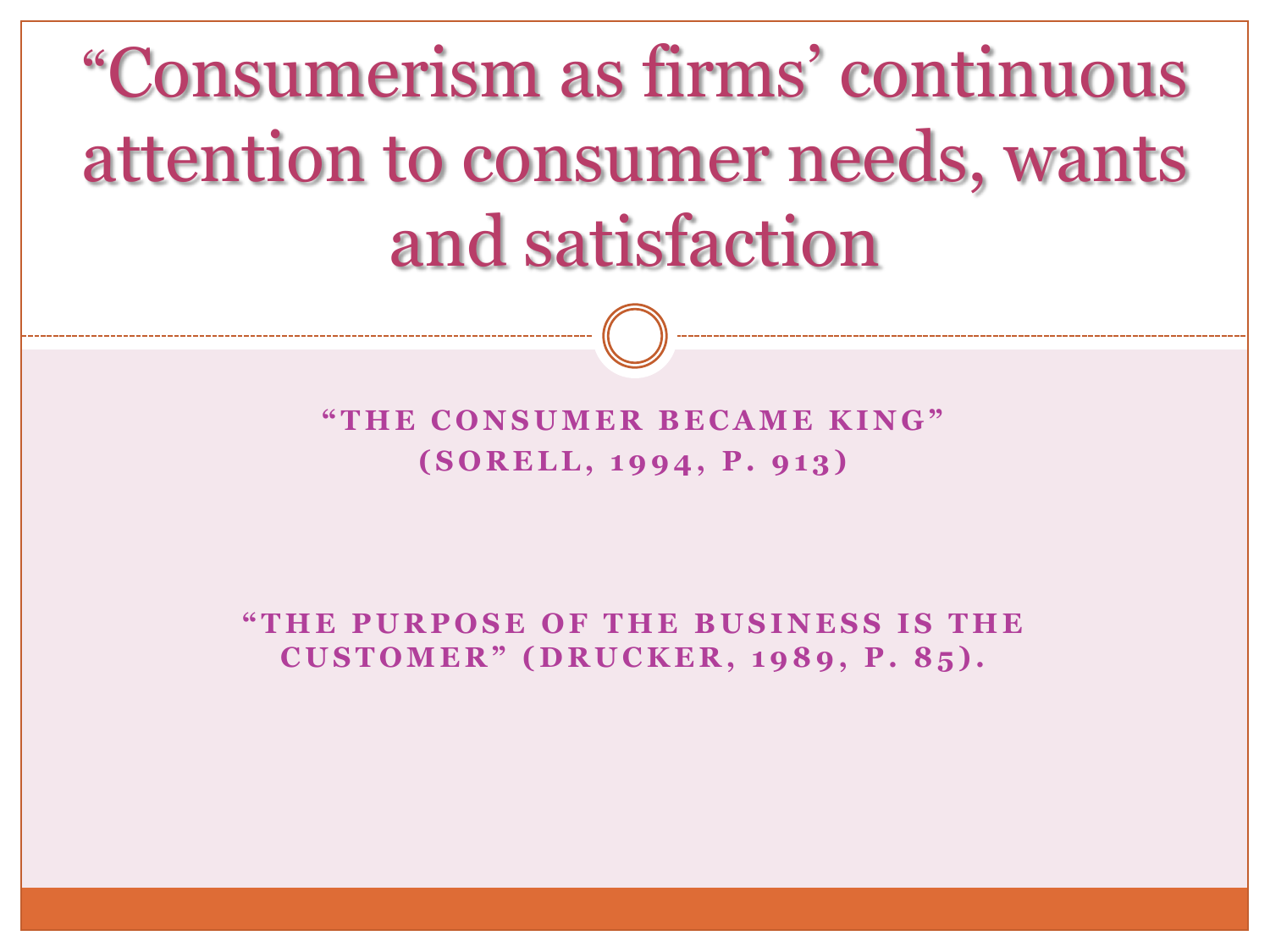#### Definitions

| <b>Source</b>                  | <b>Conceptual Definition</b>                                                                                                                                                                                                                                                                                                                                                                                                                                 |  |  |
|--------------------------------|--------------------------------------------------------------------------------------------------------------------------------------------------------------------------------------------------------------------------------------------------------------------------------------------------------------------------------------------------------------------------------------------------------------------------------------------------------------|--|--|
| Drucker (1961, p.61)           | Consumerism means that the consumer looks<br>upon the manufacturer as somebody who is<br>interested but who really does not know what<br>the consumer's realities are. He regards the<br>manufacturer as somebody who has not<br>made an effort to find out, who does not<br>understand the world in which the consumer<br>lives, and who expects the consumer to be<br>able to make distinctions which the consumer<br>is neither willing nor able to make. |  |  |
| Sheth and Gardner (1982, p. 4) | Consumerism as a school of marketing<br>thought.                                                                                                                                                                                                                                                                                                                                                                                                             |  |  |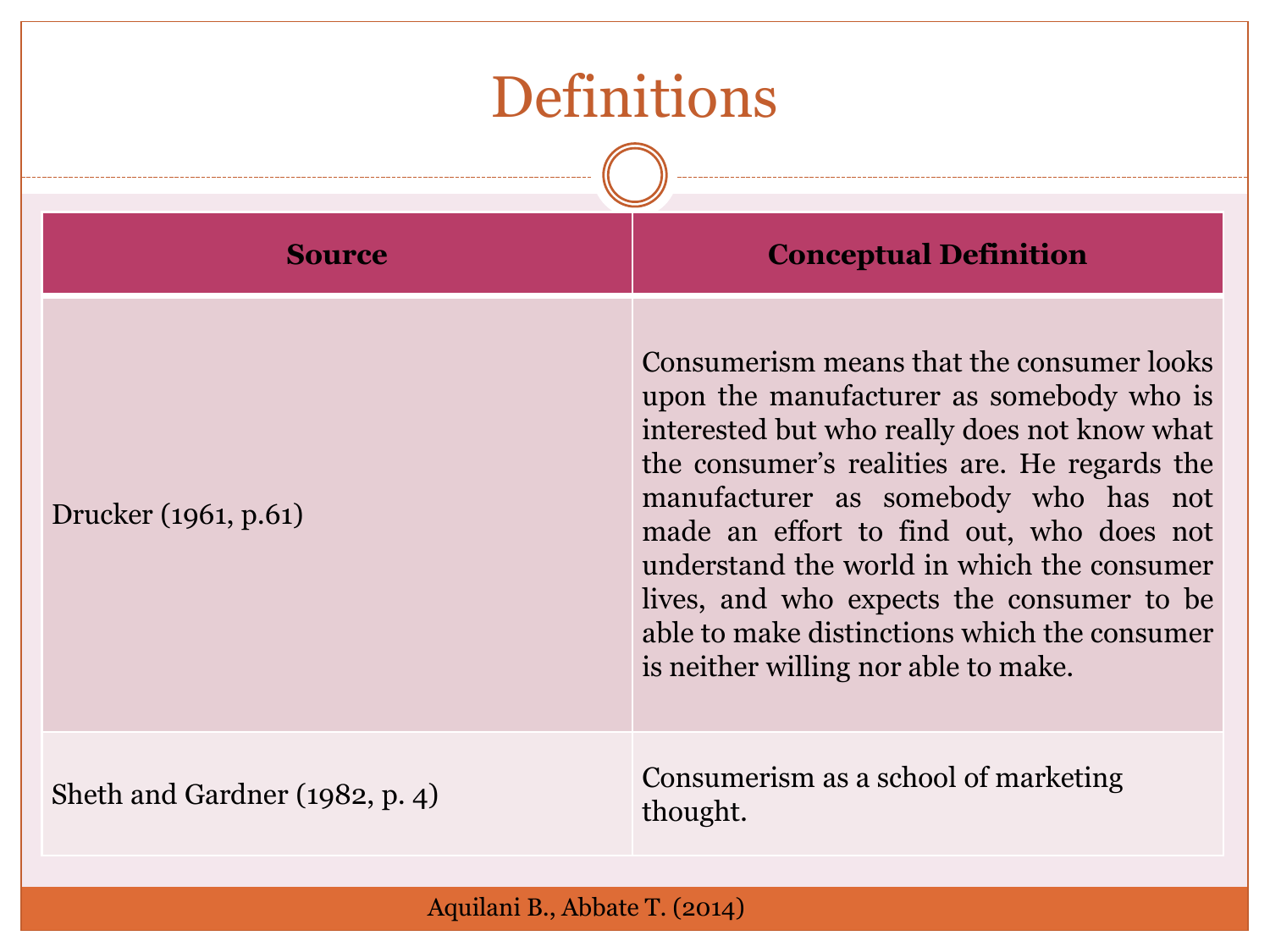F

- "Consumerism is the outcome of a mismatch between the perceptions of the manufacturers and the realities of the consumer"; the consumer movement developed because "the marketing concept [has not] been implemented properly" (Drucker, 1969 in Uslay, Morgan & Sheth, 2009, p. 54).
- "Is the customer who determines what a business is" (Drucker, 1954, p. 35) so customer satisfaction is of paramount importance.
- "Consumerism should be, must be, and, I hope, will be the opportunity for marketing. This is what we, in marketing, have been waiting for" (Drucker, 1969, p. 64).
- Over time it can be said that each of the actors involved, the industry, the firms, the consumer, the consumer advocates, and the government "has made its job" (Sheth and Mammana, 1974; Uslay, Morgan & Sheth, 2009), but improvements are still to be made.
- To Drucker, the quest for social responsibility "is the price of the success", because it means the firm has some social power (Yani-de-Soriano & Slater, 2009, p. 455).
- In Drucker's thought there is no incompatibility between firm economic superior performance, attention to social issues and the firm internal workforce, they can be all managed jointly and consistently (Yani-de-Soriano & Slater, 2009).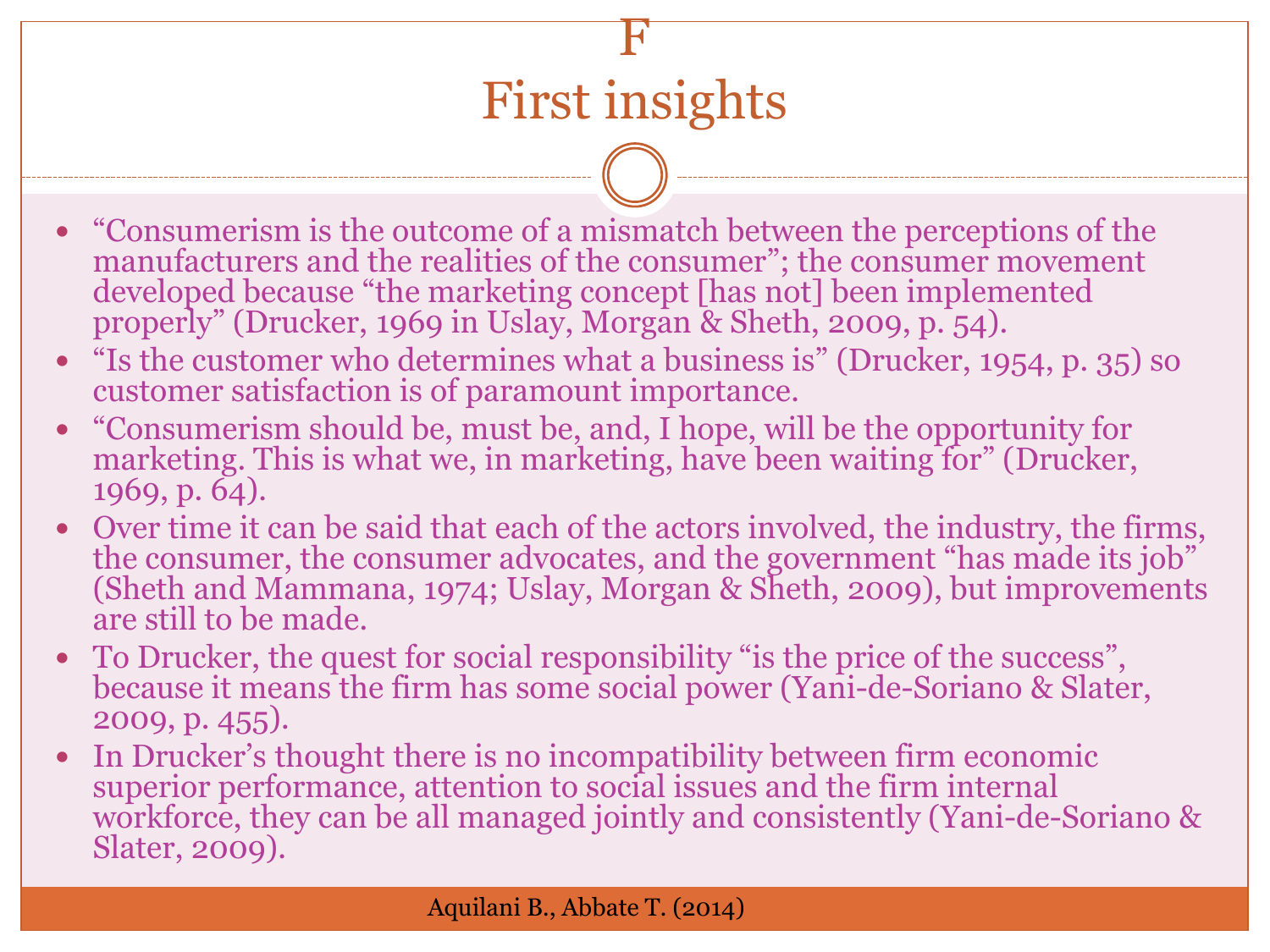## Societal marketing and the CSR pyramid

- Dawson's (1969) "human concept" theory encompasses three different levels of human needs to be fulfilled by the firm: "(1) people in the organization; (2) consumers, competitors, suppliers and distributors; (3) society as a whole" (Yani-de-Soriano & Slater, 2009, p. 456).
- Kotler and Keller (2006) defined the "societal marketing concept" (different from social marketing).
- Carroll (1991) proposes the Corporate Social Responsibility (CSR) "pyramid". "Here four kinds of social responsibilities constitute total CSR: economic, legal, ethical, and philanthropic and they can be depicted as a pyramid" (Carroll, 1991, p. 40).
- Drucker and Carroll approaches can be reconciled through widening the strategic perspective to encompass "enlightened self interest" (Yani-de-Soriano & Slater, 2009, p. 457).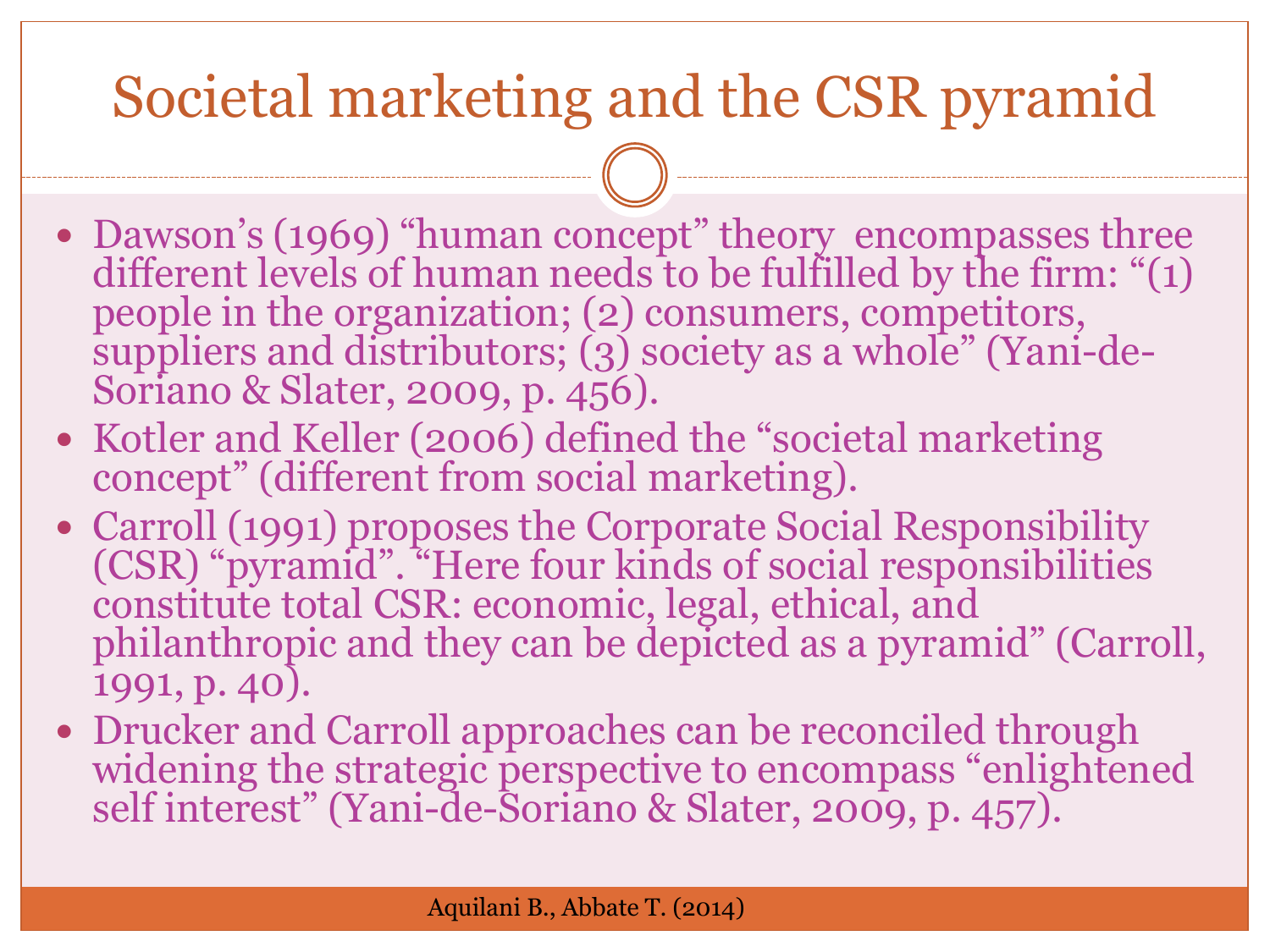## The firm social role and the definition of sustainability marketing

- The firm's competitive advantage and the health of the communities in which they operate are more and more intermingled (Porter & Kramer 2006; 2011).
- Firms represent the productive resources of the economy, without firm support, society will never achieve sustainable development (Bansal 2002, p. 124).
- "Sustainable marketing, [is] a more radical approach to markets and marketing which seeks to meet the full environmental costs of production and consumption to create a sustainable economy" (Peattie, 2001, p. 129).
- "In general, sustainability marketing involves building and maintaining sustainable relationships with customers, the social environment and the natural environment" (Peattie & Belz, 2010, p. 9 citing Belz, 2006).
- In a certain sense, sustainability marketing would sum up modern marketing, relationship marketing, eco-marketing and ethical marketing, with a focus on relationships and a broad view of the environment, not to be considered as the sole market (Peattie & Belz, 2010).
- For Peattie (2001, p. 129), sustainability marketing represents the third age and more recent approach to *green marketing*, following "*ecological marketing*", and "*environmental marketing*" approaches .
- Sustainability marketing can be defined as "the process of planning, implementing and controlling the development, pricing, promotion, and distribution of products in a manner that satisfies the following three criteria: (1) customer needs are met, (2) organizational goals are attained, and (3) the process is compatible with eco-systems" (Fuller, 1999 recalled in Peattie, 2001, p. 141).
- Sustainability is at the core of the green marketing philosophy (Charter, 1992) and at the heart of ethical marketing concept (Strong, 1996).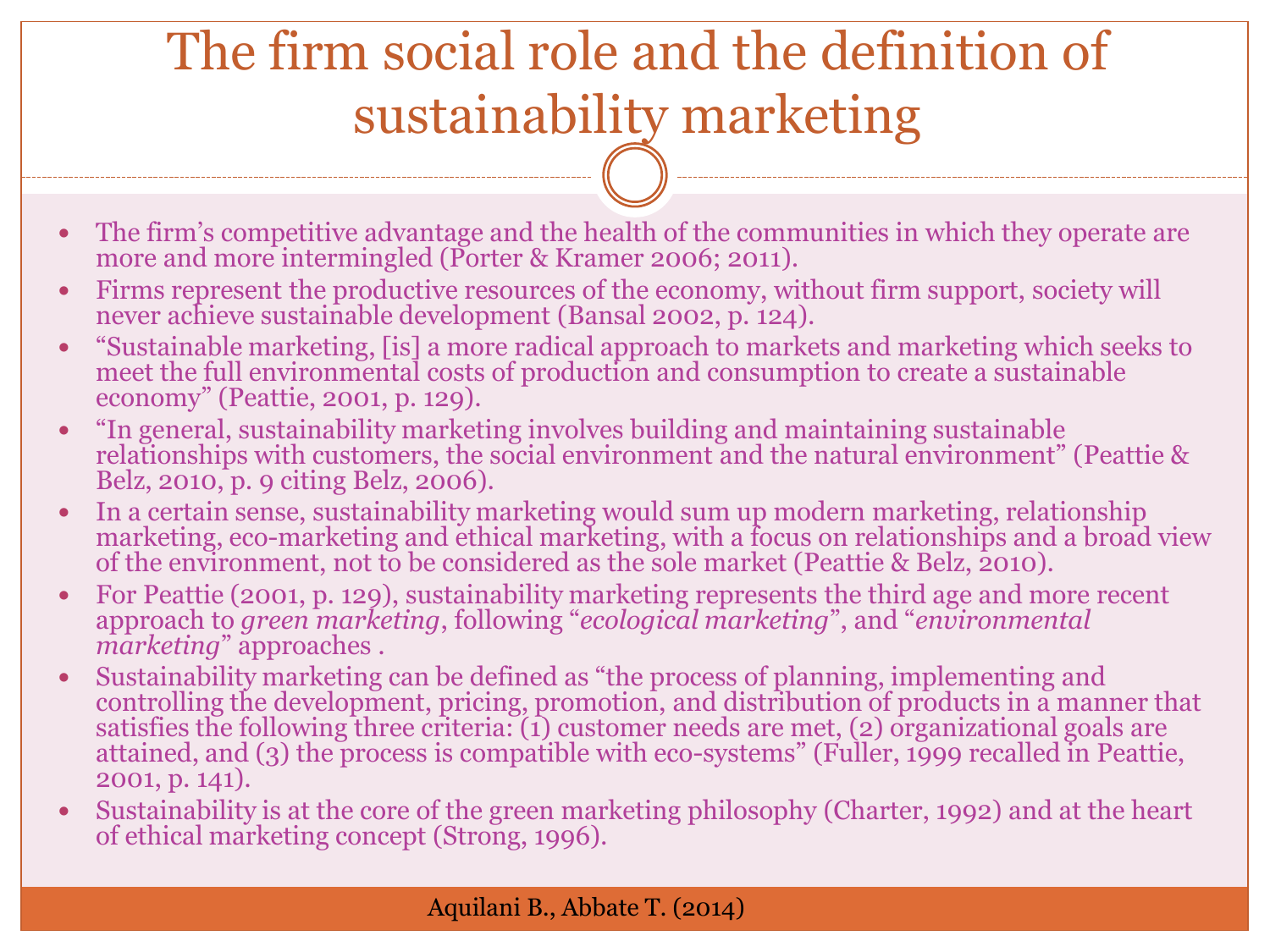### Sustainability: some insights

- Three dimensions of sustainability should be considered: "futurity", "equity" and "an emphasis on needs" (Peattie, 2001, p. 140-141).
- Hence it's necessary to move from a *primum non nocere* (Drucker, 2007, p. 65) to a *civic community* (Drucker, 1999),
- A new "social and business frameworks" (Yani-de-Soriano & Slater, 2009, p. 462) have to be developed, because ethical consumerism "is a source of competitive advantage for socially and ethically aware organizations" (Strong, 1996, p. 15) that cannot neglect technology.
- Indeed, "the more technology advances, the more deeply will marketing become involved in social issues" (Stern, 1971, p. 52).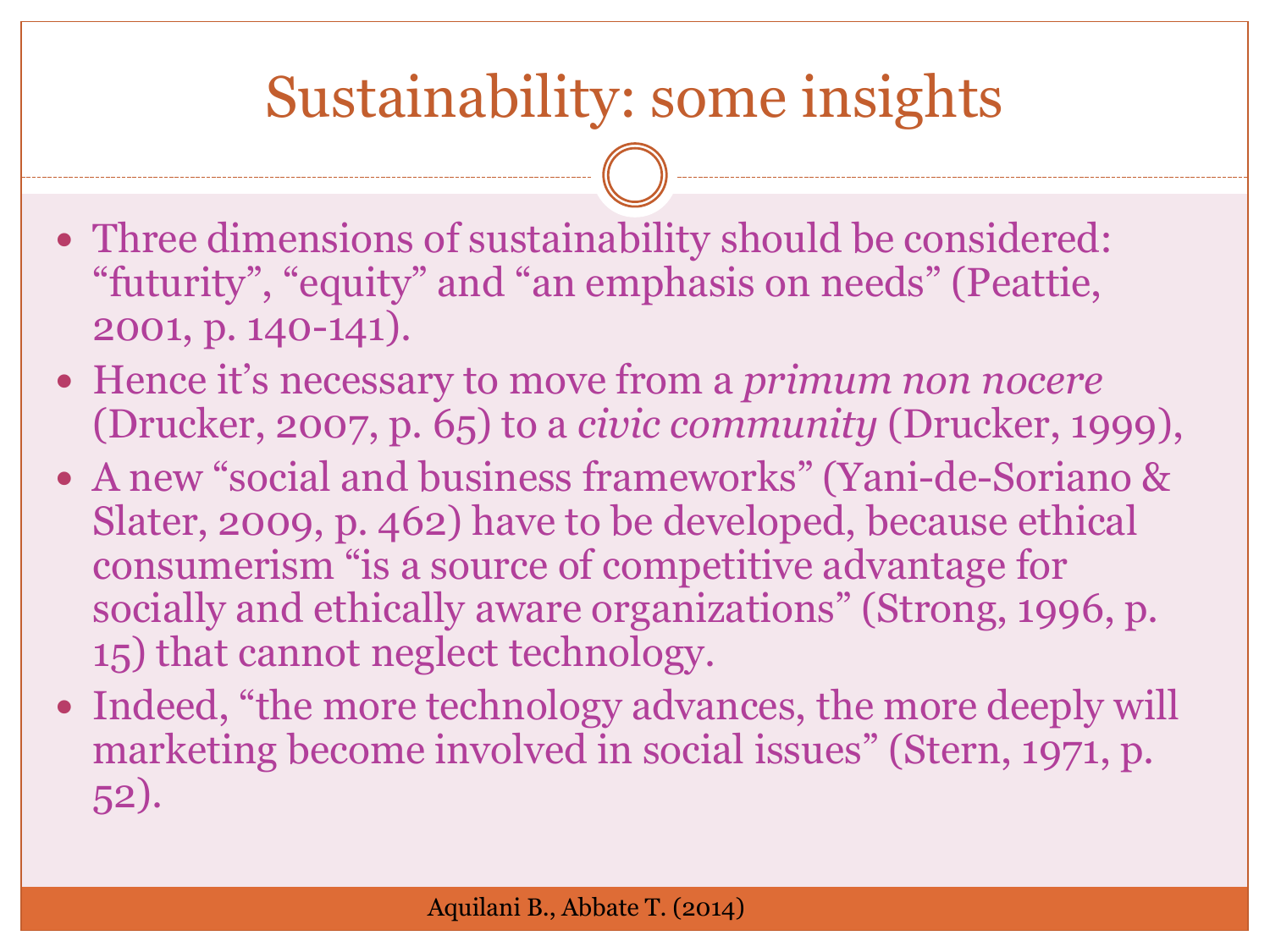#### Green versus ethical consumers

- *Green consumers:* those who avoid products able to "endanger the health of the consumer or others; cause significant damage to the environment during manufacture, use or disposal; consume a disproportionate amount of energy; cause unnecessary waste; use materials derived from threatened species or environments; involve unnecessary use or cruelty to animals; adversely affect other countries" (Elkington & Hailes, 1989).
- Ethical consumers go beyond and include "the "people" aspect of manufacture, use and disposal" (Strong, 1996, p.5).
- So it is supposed that when "green consumers become more actively ecologically and ethically aware, it is conjectured that there is a tendency for these caring consumers to become ethically responsive as well as environmentally responsive" (Strong, 1996, p. 7).